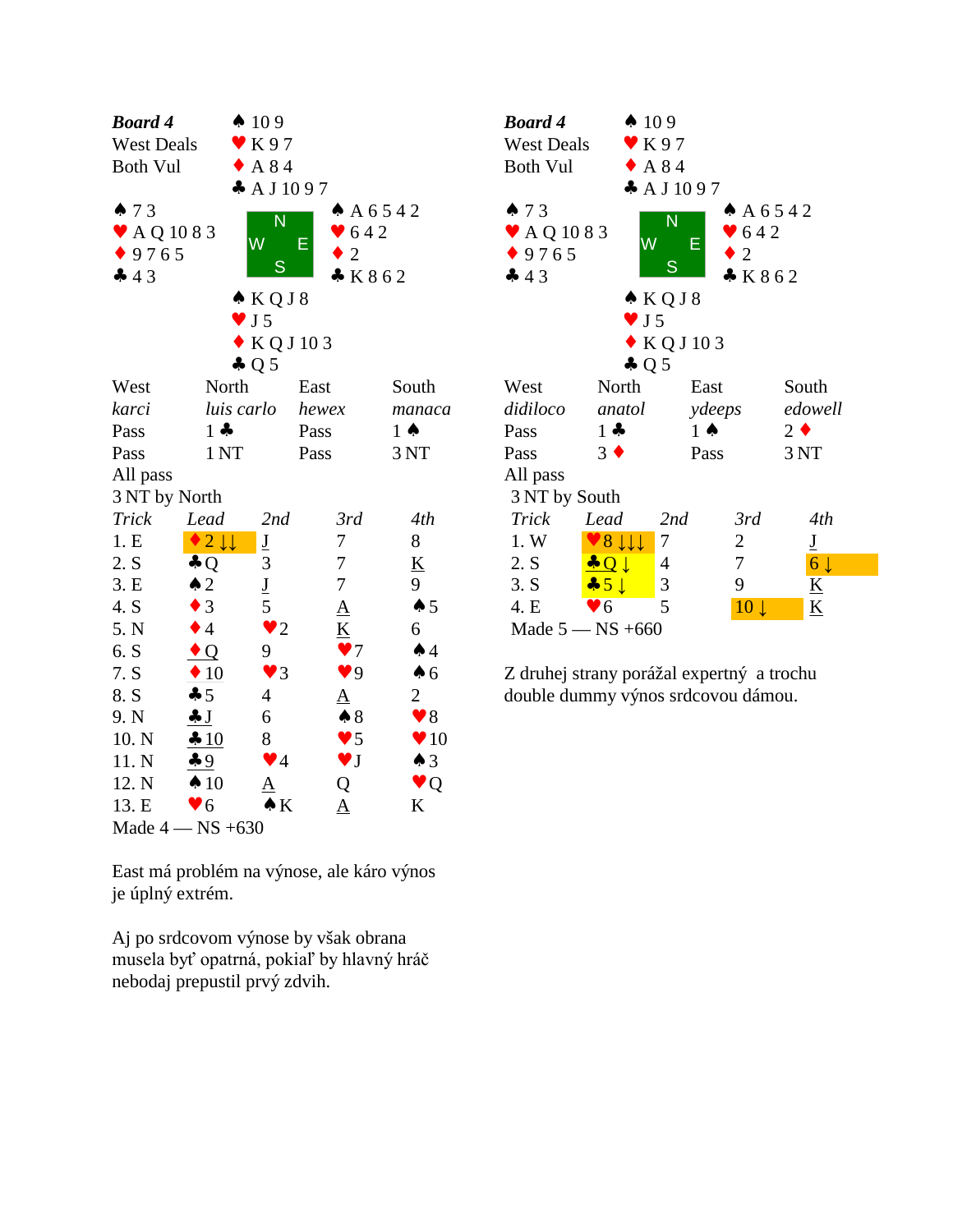| <b>Board 5</b>          |                        | $\bullet$ 85                |                          |                                | <b>Boar</b>    |
|-------------------------|------------------------|-----------------------------|--------------------------|--------------------------------|----------------|
| North Deals             |                        | $\blacktriangleright$ AK105 |                          |                                | North          |
| N-S Vul                 |                        | $\triangle$ AQJ72           |                          |                                | $N-S$          |
|                         |                        | $\clubsuit$ Q 6             |                          |                                |                |
| 64                      |                        | N                           | $\spadesuit$ A J 109     |                                | $\bullet$ 64   |
| $\triangledown$ J 8 7 2 |                        | W<br>Е                      | 963                      |                                | $\vee$ J &     |
| 9543                    |                        | S                           | K 10                     |                                | 9 <sup>5</sup> |
| $\bullet K107$          |                        |                             | $A$ A J 9 5              |                                | $\bullet K$    |
|                         |                        | $\triangle KQ732$           |                          |                                |                |
|                         |                        | Q <sub>4</sub>              |                          |                                |                |
|                         |                        | 86                          |                          |                                |                |
|                         |                        | 8432                        |                          |                                |                |
| West                    | North                  |                             | East                     | South                          | West           |
| karci                   | luis carlo             |                             | hewex                    | manaca                         | didilo         |
|                         | 1 <sub>NT</sub>        |                             | Pass                     | $2 \cdot 11$                   |                |
| Pass                    | $2 \triangle$          |                             | All pass                 |                                | Pass           |
| 1. transfer             |                        |                             |                          |                                | All p          |
| 2 ♦ by North            |                        |                             |                          |                                | $2 \wedge 1$   |
| <b>Trick</b>            | Lead                   | 2nd                         | 3rd                      | 4th                            | Tricl          |
| 1.E                     | $\blacktriangledown$ 3 | $\overline{4}$              | J                        |                                | 1. W           |
| 2. N                    | $\blacktriangledown$ 5 | 6                           | Q                        |                                | 2. E           |
| 3. S                    | $\clubsuit$ 2          | 10                          | Q                        | $\frac{A}{2}$<br>$\frac{A}{5}$ | 3. S           |
| 4. E                    | $\spadesuit$ 9         | $\mathbf Q$                 | $\overline{4}$           |                                | 4. S           |
| 5. S                    | $\bullet$ 6            | 3                           | $\overline{\mathbf{A}}$  | 10                             | 5. N           |
| 6. N                    | $\sqrt{10}$            | 9                           | $\bullet$ 8              | 8                              | 6. N           |
| 7. N                    | $\blacktriangledown K$ | $\triangle$ 10              | $\clubsuit$ 3            | $\tau$                         | 7. S           |
| 8. E                    | $\triangle$ $A$        | $\overline{c}$              | 6                        | 8                              | 8. E           |
| 9. E                    | $\clubsuit$ 5          | $\overline{4}$              | $\underline{\mathbf{K}}$ | 6                              | 9. E           |
| 10. W                   | 47                     | $\overline{2}$              | $\underline{\mathbf{J}}$ | 8                              | 10.7           |
| 11. E                   | $\clubsuit$ 9          | $\spadesuit$ 7              | $\bullet$ 4              | $\bullet$ 7                    | 11.E           |
| 12. S                   | $\triangle K$          | 5                           | $\bullet$ J              | J                              | 12. S          |
| 13. S                   | $\triangle$ 3          | 9                           | $\bullet$ Q              | $\bullet K$                    | 13.            |
| Made $2$ – NS +110      |                        |                             |                          |                                | Dow            |

| Board 5                    | $\bullet$ 85               |                             |                          |                          |  |
|----------------------------|----------------------------|-----------------------------|--------------------------|--------------------------|--|
| North Deals                |                            | $\blacktriangleright$ AK105 |                          |                          |  |
| N-S Vul                    |                            | $\triangle$ AQJ72           |                          |                          |  |
|                            | $\clubsuit$ Q 6            |                             |                          |                          |  |
| 64                         |                            |                             | $\spadesuit$ A J 109     |                          |  |
| $\blacktriangledown$ J 872 |                            | N                           | 963                      |                          |  |
| 9543                       | W                          | Е                           | K 10                     |                          |  |
| $\bullet K107$             |                            | $\overline{\mathsf{S}}$     | $A$ A J 9 5              |                          |  |
|                            |                            | $\triangle$ KQ732           |                          |                          |  |
|                            | $\bullet$ Q 4              |                             |                          |                          |  |
|                            |                            | 86                          |                          |                          |  |
|                            |                            | 8432                        |                          |                          |  |
| West                       | North                      |                             | East                     | South                    |  |
| didiloco                   | anatol                     |                             | ydeeps                   | edowell                  |  |
|                            | $1 \bullet$                |                             | Dbl                      | $1 \spadesuit$           |  |
| Pass                       | $2 \bullet$                |                             | Pass                     | $2 \triangle$            |  |
| All pass                   |                            |                             |                          |                          |  |
| 2 ♦ by South               |                            |                             |                          |                          |  |
| <b>Trick</b>               | Lead                       | 2nd                         | 3rd                      | 4th                      |  |
| 1. W                       | $\clubsuit$ 7              | 6                           | $\underline{A}$          | 3                        |  |
| 2. E                       | $\clubsuit$ J              | Q                           | $\overline{4}$           | 5                        |  |
| 3. S                       | $\vee Q$                   | 7                           | 5                        | 6                        |  |
| 4. S                       | $\blacktriangledown$ 4     | 8                           | $\overline{\mathbf{A}}$  | 3                        |  |
| 5. N                       | $\underline{\mathbf{v}}$ K | 9                           | $\div$ 2 $\downarrow$    | $\overline{c}$           |  |
| 6. N                       | $\blacktriangledown 10$    | 45                          | $\triangle$ 2            | ${\bf J}$                |  |
| 7. S                       | 6                          | $\overline{4}$              | Q                        | $\underline{\mathbf{K}}$ |  |
| 8. E                       | $\triangle$ A              | 3                           | 6                        | 8                        |  |
| 9. E                       | $\clubsuit$ 9              | $\overline{4}$              | $\underline{\mathbf{K}}$ | Q                        |  |
| 10. W                      | 410                        | $\bullet$ 2                 | $\underline{\mathbf{J}}$ | 8                        |  |
| 11. E                      | $\spadesuit$ 10            | <u>K</u>                    | $\overline{3}$<br>٠      | $\bullet$ 7              |  |
| 12. S                      | $\bullet$ 8                | 5                           | $\underline{\mathbf{J}}$ | 10                       |  |
| 13. N                      | $\bullet$ A                | $\clubsuit$ 9               | $\spadesuit$ 7           | 9                        |  |
|                            | Down $1 - NS - 100$        |                             |                          |                          |  |
|                            |                            |                             |                          |                          |  |

South si nespočítal zdvihy. Stačilo na tretie srdce zahodiť káro a kárový prebitok by dodal ôsmy zdvih.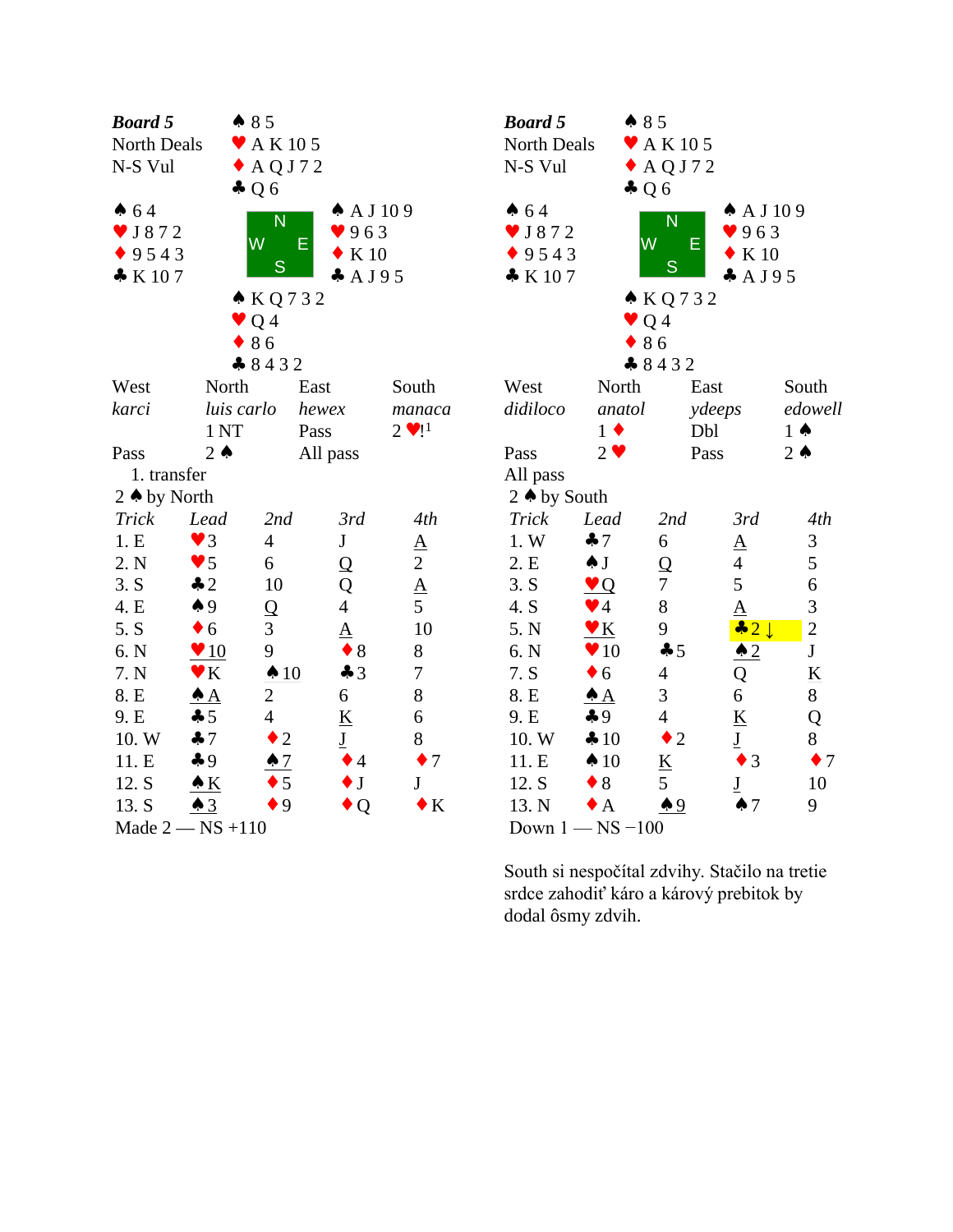| <b>Board</b> 7   |                         | $\spadesuit 54$            |                        |                          | <b>Boa</b>             |
|------------------|-------------------------|----------------------------|------------------------|--------------------------|------------------------|
| South Deals      |                         | $\blacktriangleright$ AKQ9 |                        |                          | Sou                    |
| <b>Both Vul</b>  |                         | $\bullet$ 65               |                        |                          | <b>Bot</b>             |
|                  |                         | K10976                     |                        |                          |                        |
| A 8 3            |                         | N                          | $\spadesuit$ Q96       |                          | $\clubsuit$ $\land$    |
| $\bullet$ 876543 |                         | W                          | $\bullet$ J2           |                          | $\blacktriangledown 8$ |
| $\bullet$ K943   |                         | E                          | Q 10                   |                          | $\bullet$ F            |
| ÷                |                         | S                          |                        | A Q J 8 3 2              | $\clubsuit$ –          |
|                  |                         | $\triangle$ KJ1072         |                        |                          |                        |
|                  |                         | $\blacktriangledown 10$    |                        |                          |                        |
|                  |                         | $\triangle$ AJ872          |                        |                          |                        |
|                  |                         | $-54$                      |                        |                          |                        |
| West             | North                   |                            | East                   | South                    | We:                    |
| karci            | luis carlo              |                            | hewex                  | manaca                   | didi                   |
|                  |                         |                            |                        | $1 \spadesuit$           |                        |
| Pass             | $2 -$                   |                            | Pass                   | $2 \bullet$              | Pas:                   |
| Pass             | $2 \bullet$             |                            | Pass                   | $3 \bullet$              | $3 \vee$               |
| Pass             | 3 NT                    |                            | All pass               |                          | $\mathbf{1}$           |
| 3 NT by North    |                         |                            |                        |                          | $3 \vee$               |
| <b>Trick</b>     | Lead                    | 2nd                        | 3rd                    | 4th                      | Tri                    |
| 1.E              | $\bigcup$               | 4                          | $\blacktriangledown$ 4 | $\underline{K}$          | $1. \Gamma$            |
| 2. N             | $\spadesuit$ 4          | 9                          | <b>10</b>              | 3                        | 2. <i>N</i>            |
| 3. S             | $\blacktriangledown 10$ | 3                          | $\Delta$               | $\overline{c}$           | 3.1                    |
| 4. N             | $\bullet K$             | $\bf J$                    | $\bullet$ 2            | 8                        | 4. S                   |
| 5. N             | $\vee Q$                | $\clubsuit$ 2              | 45                     | 6                        | 5. S                   |
| 6. N             | 9                       | $\clubsuit$ 3              | $\bullet$ 7            | 5                        | 6. E                   |
| 7. N             | $\spadesuit$ 5          | 6                          | $J_{\rm}$              | $\underline{A}$          | 7. E                   |
| 8. W             | $\blacktriangledown$    | $\clubsuit$ 6              | $*8$                   | $\bullet$ 8              | 8. V                   |
| 9. W             | $\clubsuit 8$           | $\bullet$ 5                | Q                      | $\underline{\mathbf{K}}$ | $9. 3$                 |
|                  | Made $4 - NS + 630$     |                            |                        |                          | 10.                    |

Tri šípky u tref dámy znamenajú, že z hľadiska analýzy stojí tento výnos 3 zdvihy.

Ako je to však s logikou? Z hľadiska Eastu, ktorý ma 12 bodov, veľa bodov u partnera nemožno očakávať - povedzme 3-4. Za týchto okolností je možno potrebný agresívny výnos.

Keďže však súperi prelicitovali, tak bol obraz rozdania úplne iný a tak sa potom ľahko hľadá iný výnos...

| <b>Board</b> 7     | $\spadesuit 54$          |                            |                      |                          |  |
|--------------------|--------------------------|----------------------------|----------------------|--------------------------|--|
| South Deals        |                          | $\blacktriangleright$ AKQ9 |                      |                          |  |
| <b>Both Vul</b>    |                          | $\bullet$ 65               |                      |                          |  |
|                    |                          | $\bullet K10976$           |                      |                          |  |
| AA83               |                          |                            | $\spadesuit$ Q96     |                          |  |
| 876543             |                          | $\overline{\mathsf{N}}$    | $\bullet$ J2         |                          |  |
| K943               |                          | W                          | Е<br>Q <sub>10</sub> |                          |  |
| ♣                  |                          | S                          |                      | A Q J 8 3 2              |  |
|                    |                          | ▲ KJ1072                   |                      |                          |  |
|                    | $\bullet$ 10             |                            |                      |                          |  |
|                    |                          | $\triangle$ AJ872          |                      |                          |  |
|                    | $-54$                    |                            |                      |                          |  |
| West               | North                    |                            | East                 | South                    |  |
| didiloco           | anatol                   |                            | ydeeps               | edowell                  |  |
|                    |                          |                            |                      | $2 \triangle 11$         |  |
| Pass               | Pass                     |                            | $3 -$                | Pass                     |  |
| $3 \vee$           | Dbl                      |                            | All pass             |                          |  |
| $1.5 + 4m$         |                          |                            |                      |                          |  |
| $3 \vee x$ by West |                          |                            |                      |                          |  |
| <b>Trick</b>       | Lead                     | 2nd                        | 3rd                  | 4th                      |  |
| 1. N               | $V K \downarrow$         | $\overline{c}$             | 10                   | 3                        |  |
| 2. N               | $\blacktriangledown$ $A$ | $\mathbf J$                | $\spadesuit$ 7       | $\overline{4}$           |  |
| 3. N               | $\spadesuit$ 5           | 6                          | 10                   | 3                        |  |
| 4. S               | $\bullet$ A $\downarrow$ | 3                          | 6                    | 10                       |  |
| 5. S               | $\bullet$ 8              | 4                          | 5                    | Q                        |  |
| 6. E               | $\bullet A \downarrow$   | $\overline{4}$             | $\clubsuit 8$        | 6                        |  |
| 7. E               | $\clubsuit Q$            | 5                          | $\bullet$ 5          | $\tau$                   |  |
| 8. W               | $\blacktriangledown 8$   | $\overline{\mathbf{z}}$    | $\clubsuit$ 2        | $\bullet$ 2              |  |
| 9. N               | $\vee$ Q                 | $\clubsuit$ 3              | $\triangle$ 2        | 6                        |  |
| 10. N              | $\spadesuit$ 4           | 9                          | J                    | ${\bf A}$                |  |
| 11.W               | $\blacktriangledown$     | $\clubsuit$ 9              | $\clubsuit 8$        | $\bullet K$              |  |
| 12. W              | $\bullet K$              | $\clubsuit 10$             | $\clubsuit$ J        | 7                        |  |
| 13. W              | $\bullet$ 9              | $\clubsuit K$              | $\clubsuit$ Q        | $\underline{\mathbf{J}}$ |  |
| Down 3 -           | $-$ EW $-800$            |                            |                      |                          |  |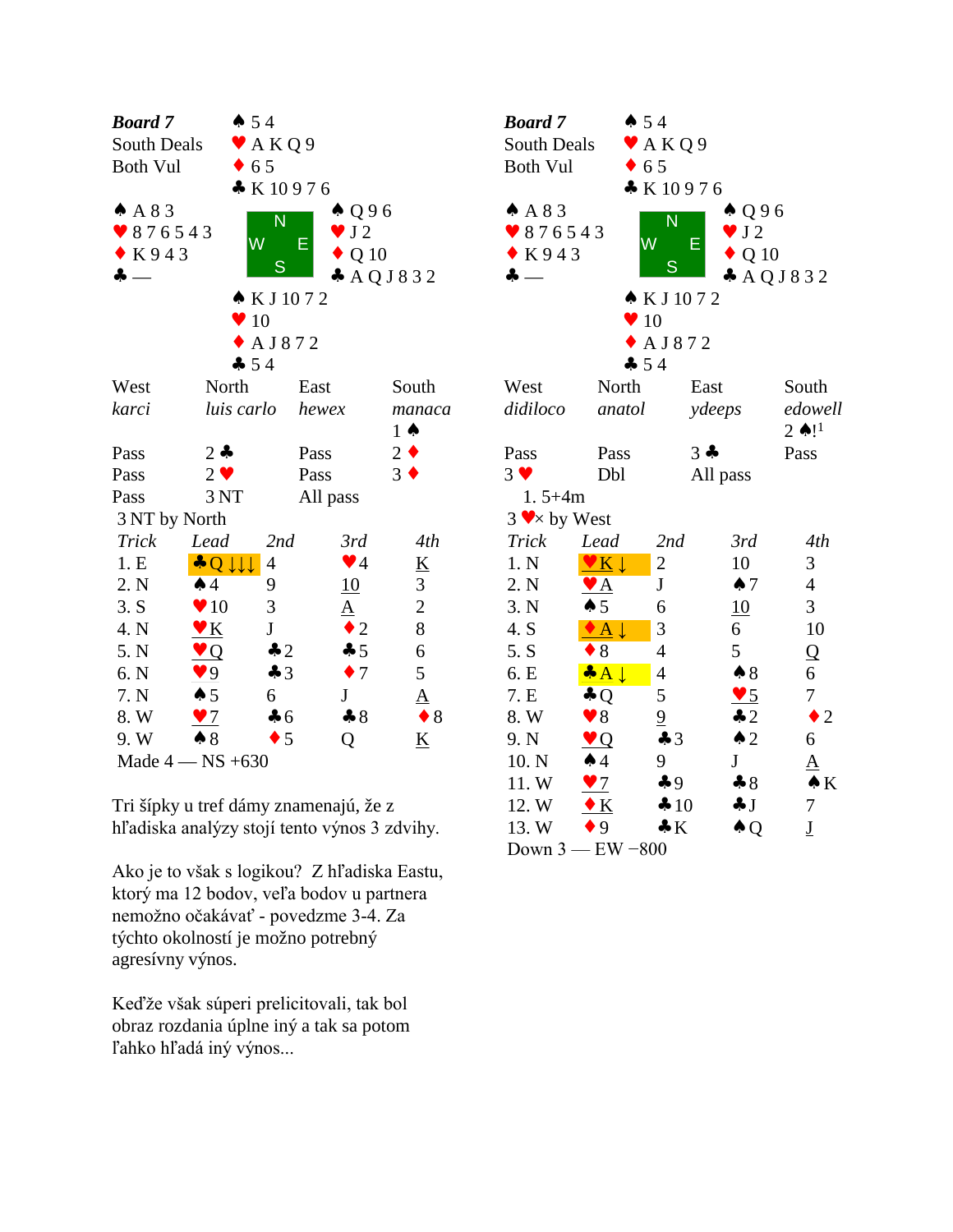| <b>Board 8</b>               |                         | $\triangle Q$ 52                                   |                          |                              | Bo             |
|------------------------------|-------------------------|----------------------------------------------------|--------------------------|------------------------------|----------------|
| <b>West Deals</b>            |                         | AK8                                                |                          |                              | We             |
| None Vul                     |                         | AQ962                                              |                          |                              | N <sub>0</sub> |
|                              |                         | A3                                                 |                          |                              |                |
| $\spadesuit$ 1086            |                         | N                                                  | AA94                     |                              |                |
| $\blacktriangledown$ J 7 6 5 |                         | W                                                  | $\bullet$ Q 10 2<br>E    |                              |                |
| 10 <sub>5</sub>              |                         |                                                    | KJ73                     |                              |                |
| $\clubsuit$ J 10 6 4         |                         | S                                                  | K95                      |                              | $\bullet$ .    |
|                              |                         | KJ73                                               |                          |                              |                |
|                              |                         | 943                                                |                          |                              |                |
|                              |                         | 84                                                 |                          |                              |                |
|                              |                         | $-Q872$                                            |                          |                              |                |
| West                         | North                   |                                                    | East                     | South                        | We             |
| karci                        | luis carlo              |                                                    | hewex                    | manaca                       | did            |
| Pass                         | 2NT                     |                                                    | Pass                     | $3$ $\clubsuit$ <sup>1</sup> | Pas            |
| Pass                         | $3 \bullet$             |                                                    | Pass                     | 3 NT                         | Pas            |
| All pass                     |                         |                                                    |                          |                              | All            |
| 1. staym                     |                         |                                                    |                          |                              |                |
| 3 NT by North                |                         |                                                    |                          |                              | $\tilde{ }$    |
| <b>Trick</b>                 | Lead                    | 2nd                                                | 3rd                      | 4th                          | 3N             |
| 1.E                          | 45                      | $\overline{\mathsf{Q}}\downarrow$                  | 4                        | 3                            | Tri            |
| 2. S                         | $\spadesuit$ 3          | 8                                                  | $\overline{Q}$           | $\overline{4}$               | 1.1            |
| 3. N                         | $\triangle$ 2           | 9                                                  | $\underline{\mathbf{J}}$ | 6                            | 2.1            |
| 4. S                         | $\bullet$ 4             | 5                                                  | Q                        | $\underline{\mathbf{K}}$     | 3.1            |
| 5. E                         | $\triangle$ $A$         | $\overline{7}$                                     | 10                       | 5                            | 4.1            |
| 6. E                         | $\bullet$ Q             | 3                                                  | 5                        | $\underline{A}$              | 5.             |
| 7. N                         | $\overline{2}$          | $\underline{\mathbf{J}}$<br>$\downarrow\downarrow$ | 8                        | 10                           | 6. I           |
| 8. E                         | $\blacktriangledown 10$ | 4                                                  | 6                        | $\underline{\mathbf{K}}$     | 7.1            |
| 9. N                         | $\bullet$ A             | 3                                                  | $\clubsuit$ 2            | $\bullet$ 7                  | 8.1            |
| 10. N                        | $\bullet$ 9             | 7                                                  | 47                       | $\clubsuit$ 6                | 9. I           |
| 11. N                        | $\bullet$ 6             | $\overline{2}$                                     | $\clubsuit 8$            | VJ                           | 10.            |
| 12. N                        | $\clubsuit A$           | 9                                                  | $\blacktriangledown 9$   | J                            | 11.            |
| 13. N                        | $\sqrt{8}$              | $\clubsuit K$                                      | $\bullet K$              | 410                          | 12.            |
|                              | Made $4 - NS +430$      |                                                    |                          |                              | 13.            |

| <b>Board 8</b><br><b>West Deals</b><br>None Vul<br>$\spadesuit$ 1086<br>J 7 6 5<br>10 <sub>5</sub><br>$\clubsuit$ J 1064 | A3                      | $\triangle Q 52$<br>$\blacktriangleright$ AK8<br>$\triangle$ AQ962<br>Ñ<br>W<br>S<br>$\triangle$ KJ73 | Е      | AA94<br>Q 10 2<br>KJ73<br>K95 |                                   |  |
|--------------------------------------------------------------------------------------------------------------------------|-------------------------|-------------------------------------------------------------------------------------------------------|--------|-------------------------------|-----------------------------------|--|
|                                                                                                                          | $\bullet$ 84            | 943                                                                                                   |        |                               |                                   |  |
|                                                                                                                          |                         | $-0872$                                                                                               |        |                               |                                   |  |
| West                                                                                                                     | North                   |                                                                                                       | East   |                               | South                             |  |
| didiloco                                                                                                                 | anatol                  |                                                                                                       | ydeeps |                               | edowell                           |  |
| Pass                                                                                                                     | 2NT                     |                                                                                                       | Pass   |                               | $3 * 11$                          |  |
| Pass                                                                                                                     | $3 \cdot 1^2$           |                                                                                                       | Pass   |                               | 3 NT                              |  |
| All pass                                                                                                                 |                         |                                                                                                       |        |                               |                                   |  |
| 1. puppet                                                                                                                |                         |                                                                                                       |        |                               |                                   |  |
| 2. no 4M                                                                                                                 |                         |                                                                                                       |        |                               |                                   |  |
| 3 NT by North                                                                                                            |                         |                                                                                                       |        |                               |                                   |  |
| Trick                                                                                                                    | Lead                    | 2nd                                                                                                   |        | 3rd                           | 4th                               |  |
| 1.E                                                                                                                      | $\spadesuit$ 4          | 7                                                                                                     |        | 8                             | $\overline{Q}$                    |  |
| 2. N                                                                                                                     | $\bullet$ 2             | $\boldsymbol{7}$                                                                                      |        | 4                             | 10                                |  |
| 3.W                                                                                                                      | $\bullet$ 6             | $\underline{A}$                                                                                       |        | $\overline{c}$                | 3                                 |  |
| 4. N                                                                                                                     | $\spadesuit$ 5          | 9                                                                                                     |        | $\underline{\mathbf{J}}$      | 6                                 |  |
| 5. S                                                                                                                     | $\bullet$ 8             | 5                                                                                                     |        | $Q \downarrow$                | K                                 |  |
| 6. E                                                                                                                     | $Q \downarrow$          | $\overline{4}$                                                                                        |        | 5                             | $\overline{\mathbf{K}}\downarrow$ |  |
| 7. N                                                                                                                     | $\bullet$ A             | 3                                                                                                     |        | $\clubsuit$ 2                 | $\spadesuit$ 10                   |  |
| 8. N                                                                                                                     | $\bullet$ 9             | $\underline{\mathbf{J}}$                                                                              |        | $\blacktriangledown$ 9        | 44                                |  |
| 9. E                                                                                                                     | $\blacktriangledown 10$ | $\triangle$ 3                                                                                         |        | $\underline{\mathbf{J}}$      | 8                                 |  |
| 10.W                                                                                                                     | $\bullet$ 7             | $\triangle$ 2                                                                                         |        | $\clubsuit$ 9                 | $\bullet K$                       |  |
| 11. W                                                                                                                    | $\clubsuit$ J           | $3\downarrow$                                                                                         |        | $\underline{\mathbf{K}}$      | 7                                 |  |
| 12. E                                                                                                                    | $\triangle$ A           | $\clubsuit 8$                                                                                         |        | $\clubsuit$ 6                 | $\bullet$ 6                       |  |
| 13. E                                                                                                                    | 45                      | Q                                                                                                     |        | 10                            | <u>A</u>                          |  |
| Down $3 - NS - 150$                                                                                                      |                         |                                                                                                       |        |                               |                                   |  |

East sa na výnose šťastne vyhol zadávajúcemu károvému výnosu, ale potom - ako ukazujú dve šípky u kárového jacka v siedmom zdvihu - obranu nezvladol.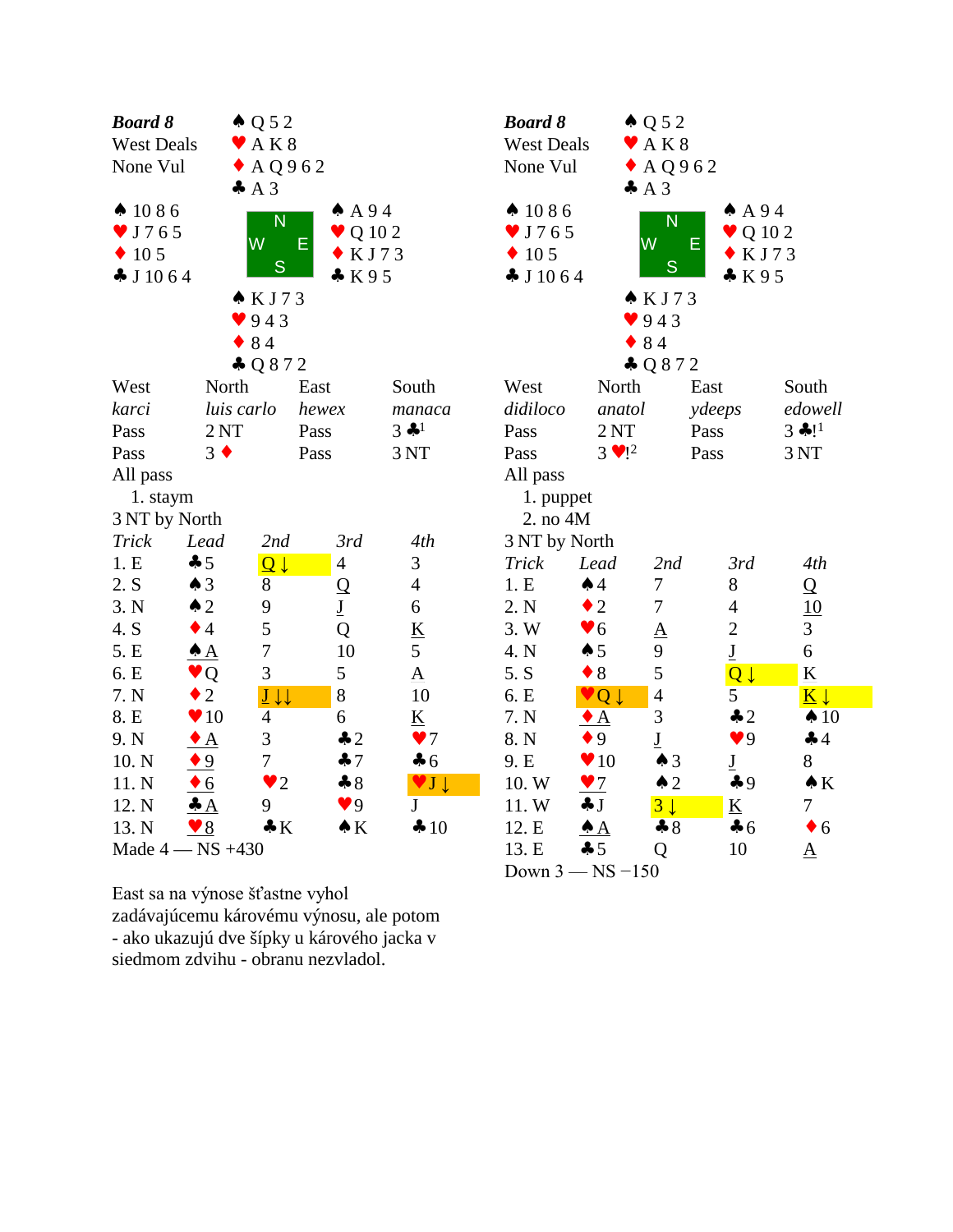| <b>Board</b> 9           | Ѧ                        |                          |                                 |                          | <b>Boa</b>                   |
|--------------------------|--------------------------|--------------------------|---------------------------------|--------------------------|------------------------------|
| North Deals              |                          | $\bullet$ Q9642          |                                 |                          | Nor                          |
| E-W Vul                  |                          | KJ82                     |                                 |                          | E-V                          |
|                          |                          | J972                     |                                 |                          |                              |
| A 109542                 |                          | $\overline{\mathsf{N}}$  | $\triangle$ KQ6                 |                          | $\clubsuit$ $\angle$         |
| $\blacktriangledown$ 103 |                          | $\overline{\mathsf{W}}$  | $\blacktriangleright$ A 87<br>E |                          | $\blacktriangledown$ 1       |
| $\bullet$ 3              |                          | S                        |                                 | Q964                     | $\overline{3}$               |
| A K 63                   |                          |                          | 41085                           |                          | $\clubsuit$ $\measuredangle$ |
|                          |                          | $\bullet$ J873           |                                 |                          |                              |
|                          |                          | $\mathbf{V}$ K J 5       |                                 |                          |                              |
|                          |                          | $\triangle$ A 1075       |                                 |                          |                              |
|                          |                          | $\clubsuit$ Q 4          |                                 |                          |                              |
| West                     | North                    |                          | East                            | South                    | We:                          |
| karci                    | luis carlo               |                          | hewex                           | manaca                   | didi                         |
|                          | Pass                     |                          | Pass                            | $1 \bullet$              |                              |
| $1 \spadesuit$           | Dbl                      |                          | $2 \triangle$                   | Pass                     | $1 \spadesuit$               |
| $3 \cdot 11$             | Dbl                      |                          | $4 \spadesuit$                  | All pass                 | $4 \spadesuit$               |
|                          | 1. invit singl D         |                          |                                 |                          | $\mathbf{1}$                 |
| 4 A by West              |                          |                          |                                 |                          | $4 \spadesuit$               |
| <b>Trick</b>             | Lead                     | 2nd                      | 3rd                             | 4th                      | Tric                         |
| 1. N                     | $\bullet$ 8              | $\overline{4}$           | $\underline{A}\downarrow$       | 3                        | 1. <b>N</b>                  |
| 2. S                     | $\clubsuit$ 4            | ${\underline{\rm A}}$    | 7                               | 5                        | 2.E                          |
| 3. W                     | $\triangle$ 2            | $\bullet$ 2              | $\underline{\mathbf{K}}$        | 3                        | 3. V                         |
| 4. E                     | $\bullet$ Q $\downarrow$ | 7                        | $\overline{4}$                  | $\bullet$ 2              | 4. V                         |
| 5. E                     | $\clubsuit$ 6            | 8                        | $\overline{9}$                  | $\blacktriangledown$ 4   | 5. N                         |
| 6. W                     | $\triangle A$            | $\bullet$ J              | $\blacktriangledown 8$          | J                        | 6. S                         |
| 7. W                     | $\triangle$ 10           | $\div$ 2 $\downarrow$    | 6<br>$\blacklozenge$            | $\bullet$ 5              | 7. V                         |
| 8.W                      | $\frac{.}{.}$ K          | 9                        | 8                               | Q                        | 8. E                         |
| 9.W                      | $\clubsuit$ 3            | $\underline{\mathbf{J}}$ | 10                              | $\blacktriangledown$ J   | 9. S                         |
| 10. N                    | $\blacktriangledown 6$   | $\overline{\mathbf{A}}$  | 5                               | 10                       | 10.                          |
| 11. E                    | $\bullet$ 9              | 10                       | $\triangle$ 5                   | K                        | 11.                          |
| 12. W                    | 46                       | $\blacktriangledown$ 9   | Q                               | $\bullet$ 7              | 12.                          |
| 13.W                     | $\blacktriangledown$ 3   | Q                        | 7                               | $\underline{\mathbf{K}}$ | 13.                          |
|                          | Made $4$ - EW +620       |                          |                                 |                          | Doy                          |

Obrana a hlavný hráč si niekoľkokrát vymenili status záväzku, až napokon East "vyskízoval" vyvýšenie svojho dĺžkového trefu a splnil.

| <b>Board</b> 9<br>North Deals<br>E-W Vul<br>A 10 9 5 4 2<br>$\blacktriangledown$ 10 3<br>$\bullet$ 3<br>A K 63 |                        | Q9642<br>KJ82<br>J972<br>N<br>W<br>S | $\bullet$ KQ6<br>$\blacktriangleright$ A 87<br>Е<br>Q964<br>41085 |                          |  |
|----------------------------------------------------------------------------------------------------------------|------------------------|--------------------------------------|-------------------------------------------------------------------|--------------------------|--|
|                                                                                                                |                        | $\bullet$ J873                       |                                                                   |                          |  |
|                                                                                                                |                        | KJ5                                  |                                                                   |                          |  |
|                                                                                                                |                        | A 1075                               |                                                                   |                          |  |
|                                                                                                                |                        | $\clubsuit$ Q 4                      |                                                                   |                          |  |
| West                                                                                                           | North                  |                                      | East                                                              | South                    |  |
| didiloco                                                                                                       | anatol                 |                                      | ydeeps                                                            | edowell                  |  |
|                                                                                                                | Pass                   |                                      | Pass                                                              | Pass                     |  |
| $1 \spadesuit$                                                                                                 | Pass                   |                                      | $2 * !1$                                                          | Pass                     |  |
| $4 \spadesuit$                                                                                                 | All pass               |                                      |                                                                   |                          |  |
| 1. drury                                                                                                       |                        |                                      |                                                                   |                          |  |
| 4 A by West                                                                                                    |                        |                                      |                                                                   |                          |  |
| <b>Trick</b>                                                                                                   | Lead                   | 2nd                                  | 3rd                                                               | 4th                      |  |
| 1. N                                                                                                           | $\bullet$ 2            | <u>A</u>                             | 5                                                                 | 3                        |  |
| 2. E                                                                                                           | 45                     | $\overline{4}$                       | ${\underline{\rm A}}$                                             | $\overline{c}$           |  |
| 3.W                                                                                                            | $\clubsuit K$          | 7                                    | 8                                                                 | Q                        |  |
| 4. W                                                                                                           | $\clubsuit$ 3          | $rac{J}{7}$                          | 10                                                                | $\div 10$                |  |
| 5. N                                                                                                           | $\blacktriangledown 6$ |                                      | $\underline{\mathbf{K}}$                                          | 10                       |  |
| 6. S                                                                                                           | $\blacktriangledown$ J | $\triangle 9$                        | Q                                                                 | 8                        |  |
| 7. W                                                                                                           | $\triangle$ 2          | $\bullet$ 9                          | $\overline{Q}$                                                    | 3                        |  |
| 8. E                                                                                                           | $\bullet$ 4            | $\frac{A}{\bullet 4}$                | 3                                                                 | $\overline{c}$           |  |
| 9. S                                                                                                           | $\bullet$ 7            |                                      | 8                                                                 | 6                        |  |
| 10.W                                                                                                           | $\clubsuit$ 6          | 9                                    | $\triangle K$                                                     | $\bullet$ 5              |  |
| 11. E                                                                                                          | $\clubsuit$ 6          | 8                                    | 10                                                                | $\bullet$ J              |  |
| 12. W                                                                                                          | $\triangle A$          | $\blacktriangledown$ 4               | $\bullet$ 9                                                       | 7                        |  |
| 13. W                                                                                                          | $\spadesuit$ 5         | $\bf K$                              | $\bullet$ Q                                                       | $\underline{\mathbf{J}}$ |  |
| Down $1$ — ${\rm EW}$ –100                                                                                     |                        |                                      |                                                                   |                          |  |

Tu bol na tom hlavný hráč celý čas bledo a napokon raz padol.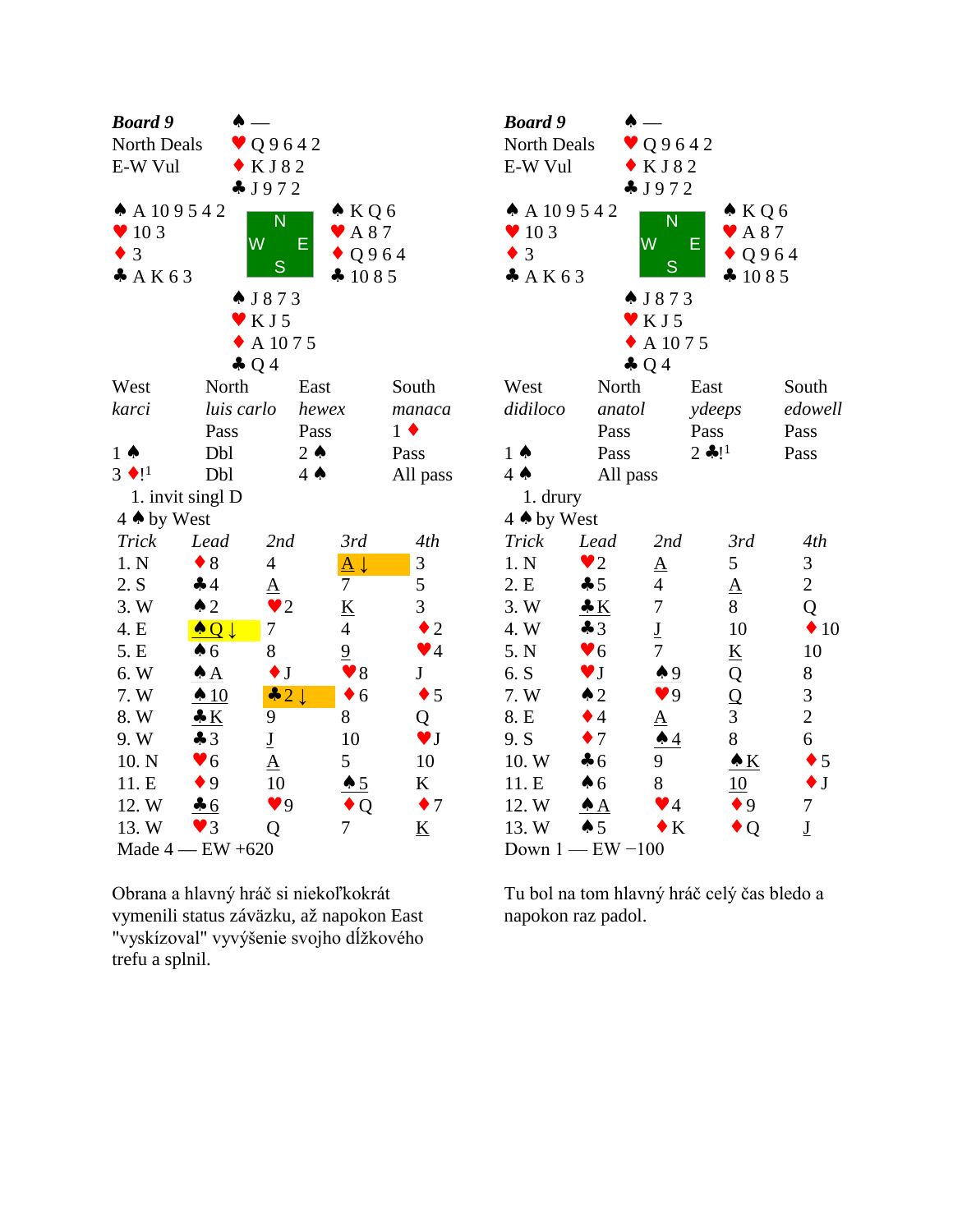| <b>Board 10</b>          |                        | $\triangle Q843$             |                 |                             | <b>Boar</b>     |
|--------------------------|------------------------|------------------------------|-----------------|-----------------------------|-----------------|
| <b>East Deals</b>        |                        | $\blacktriangleright$ K 1096 |                 |                             | East 1          |
| <b>Both Vul</b>          |                        | $\overline{2}$               |                 |                             | <b>Both</b>     |
|                          |                        | * K1076                      |                 |                             |                 |
| $\spadesuit$ 10952       |                        | N                            | $\bullet K$     |                             | $\spadesuit$ 10 |
| 972                      |                        | W                            | Е               | $\blacktriangleright$ A 843 | 972             |
| K 104<br>$\blacklozenge$ |                        |                              |                 | $\triangle$ AQ8765          | $\bullet K$     |
| $\clubsuit$ Q J 8 2      |                        | S                            | A9              |                             | $\clubsuit$ Q.  |
|                          |                        | $A$ A J 76                   |                 |                             |                 |
|                          |                        | $\vee$ Q J 5                 |                 |                             |                 |
|                          |                        | $\bullet$ J93                |                 |                             |                 |
|                          |                        | $-543$                       |                 |                             |                 |
| West                     | North                  |                              | East            | South                       | West            |
| karci                    | luis carlo             |                              | hewex           | manaca                      | didilo          |
|                          |                        |                              | $1 \bullet$     | Pass                        |                 |
| $1 \spadesuit$           | Pass                   |                              | $2 \bullet$     | Pass                        | $1 \spadesuit$  |
| $3 \bullet$              | Pass                   |                              | $3 \vee$        | Pass                        | 2NT             |
| $4 \blacklozenge$        | All pass               |                              |                 |                             | 1.1             |
| 4 ◆ by East              |                        |                              |                 |                             | $3 \bullet 1$   |
| <b>Trick</b>             | Lead                   | 2nd                          | 3rd             | 4th                         | Tricl           |
| 1. S                     | $-31$                  | $\bf J$                      | K               | $\Delta$                    | 1. S            |
| 2. E                     | $\blacktriangledown$ 4 | $\underline{\mathbf{J}}$     | $\overline{2}$  | 9                           | 2. W            |
| 3. S                     | <u>♠ A</u>             | $\overline{2}$               | 8               | K                           | 3. S            |
| 4. S                     | $\bullet$ 9            | 10                           | $\overline{c}$  | 5                           | 4. E            |
| 5.W                      | $\blacktriangledown$   | 6                            | $\underline{A}$ | 5                           | 5. E            |
| 6. E                     | $\blacktriangledown$ 3 | Q                            | $\bullet K$     | 10                          | 6. W            |
| 7. W                     | $\bullet$ 4            | $\spadesuit$ 3               | $\underline{A}$ | 3                           | 7. S            |
| 8. E                     | $\bullet$ Q            | J                            | $\clubsuit$ 2   | $\clubsuit$ 6               | 8. E            |
| 9. E                     | $\triangle$            | 45                           | $\spadesuit 5$  | $\spadesuit$ 4              | 9. W            |
| 10. E                    | $\bullet$ 6            | $\spadesuit$ 6               | $\spadesuit$ 9  | $\triangle Q$               | 10.5            |
| 11. E                    | $\bullet$ 7            | $\spadesuit$ 7               | $\spadesuit$ 10 | $\clubsuit$ 7               | Mad             |
| 12. E                    | $\clubsuit$ 9          | $\overline{4}$               | Q               | 10                          |                 |
| 13. W                    | 8                      | $\blacktriangledown K$       | $\bullet$ 8     | $\spadesuit$ J              | Systé           |
| Made $5 - EW + 150$      |                        |                              |                 |                             | štand           |

Krôčik od nešťastia. Prečo? Lebo 3 kára sú v systéme príkaz do hry a potom by sa East nemal zastaviť pred malým slemom a ešte bude premýšľať o veľkom.

"Naštastie" obaja naši hráči nepoznajú systém na rovnakej úrovni :).

| <b>Board 10</b>     |                            | $\triangle Q843$            |                             |                          |  |
|---------------------|----------------------------|-----------------------------|-----------------------------|--------------------------|--|
| <b>East Deals</b>   |                            | $\blacktriangledown$ K 1096 |                             |                          |  |
| <b>Both Vul</b>     | $\bullet$ 2                |                             |                             |                          |  |
|                     |                            | K1076                       |                             |                          |  |
| $\spadesuit$ 10952  |                            | N                           | $\bullet K$                 |                          |  |
| $\bullet$ 72        | W                          |                             | $\blacktriangleright$ A 843 |                          |  |
| K 104               |                            | Е                           |                             | $\triangle$ AQ8765       |  |
| $\clubsuit$ Q J 8 2 |                            | S                           | $\clubsuit$ A 9             |                          |  |
|                     |                            | A J76                       |                             |                          |  |
|                     |                            | $\vee$ Q J 5                |                             |                          |  |
|                     |                            | J93                         |                             |                          |  |
|                     | $-543$                     |                             |                             |                          |  |
| West                | North                      | East                        |                             | South                    |  |
| didiloco            | anatol                     | ydeeps                      |                             | edowell                  |  |
|                     |                            | $1 \bullet$                 |                             | Pass                     |  |
| $1 \spadesuit$      | Pass                       | $2 \bullet$                 |                             | Pass                     |  |
| 2 N T!              | Pass                       | $3 \bullet$                 |                             | All pass                 |  |
| $1.$ leb            |                            |                             |                             |                          |  |
| $3 \cdot by East$   |                            |                             |                             |                          |  |
| Trick               | Lead                       | 2nd                         | 3rd                         | 4th                      |  |
| 1. S                | $\clubsuit$ 3 $\downarrow$ | $\underline{\mathrm{J}}$    | 6                           | 9                        |  |
| 2. W                | $\bullet$ 2                | 6                           | 8                           | $\underline{\mathbf{J}}$ |  |
| 3. S                | 45                         | $\overline{c}$              | 7                           | $\overline{A}$           |  |
| 4. E                | $\mathbf{A}$               | 5                           | 7                           | 9                        |  |
| 5. E                | $\blacktriangledown$ 4     | Q                           | $\bullet$ 4                 | 10                       |  |
| 6. W                | $\triangle$ 2              | 3                           | K                           | ${\underline{\rm A}}$    |  |
| 7. S                | 44                         | 8                           | 10                          | $\bullet$ 5              |  |
| 8. E                | $\blacktriangledown$ 3     | $\spadesuit$ 7              | $\triangle$ 10              | K                        |  |
| 9. W                | $\bullet K$                | $\overline{2}$              | 6                           | 3                        |  |
| 10. W               | $\spadesuit$ 5             | 8                           | $\bullet$ 7                 | 6                        |  |
|                     | Made $5 - EW + 150$        |                             |                             |                          |  |

Systémovo správnu licitáciu v expertnom štandarde predviedli súperi. Made 5 — EW +150<br>Systémovo správnu licitáciu v expertnom<br>štandarde predviedli súperi.<br>Ono totiž platí, že po reverze sú 2 NT<br>lebensohl.

lebensohl.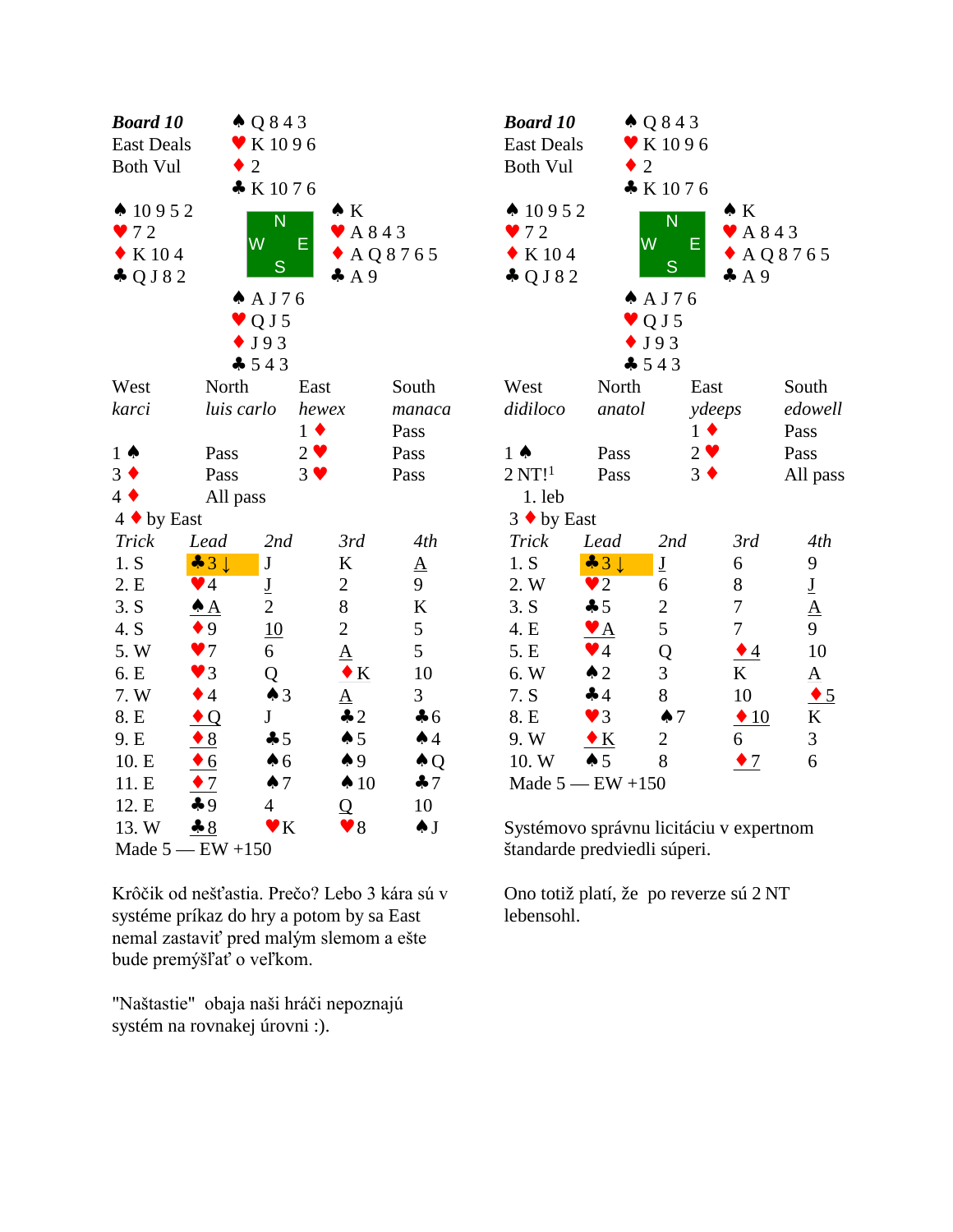

Naši sa o penalizáciu ani nepokúsili.

Licit Westu nie je logicky konzistentný. Na support rekontru pre jeden pik "nemá", ale na dva piky neskôr áno, pričom partner žiadne dodatočné hodnoty neukázal.



Tu sme mali šťastie, lebo súperi si kontrou na 1nt dali informáciu o ich sile, ale napokon nenašli odvahu kontrovať 2srdcia, ktoré mohli byť za 800.

Zasiahnuť kontrou alebo 1nt? Toť otázka, ale v zásade je to jedno, lebo NS sú v probléme, ak ich súperi okontrujú.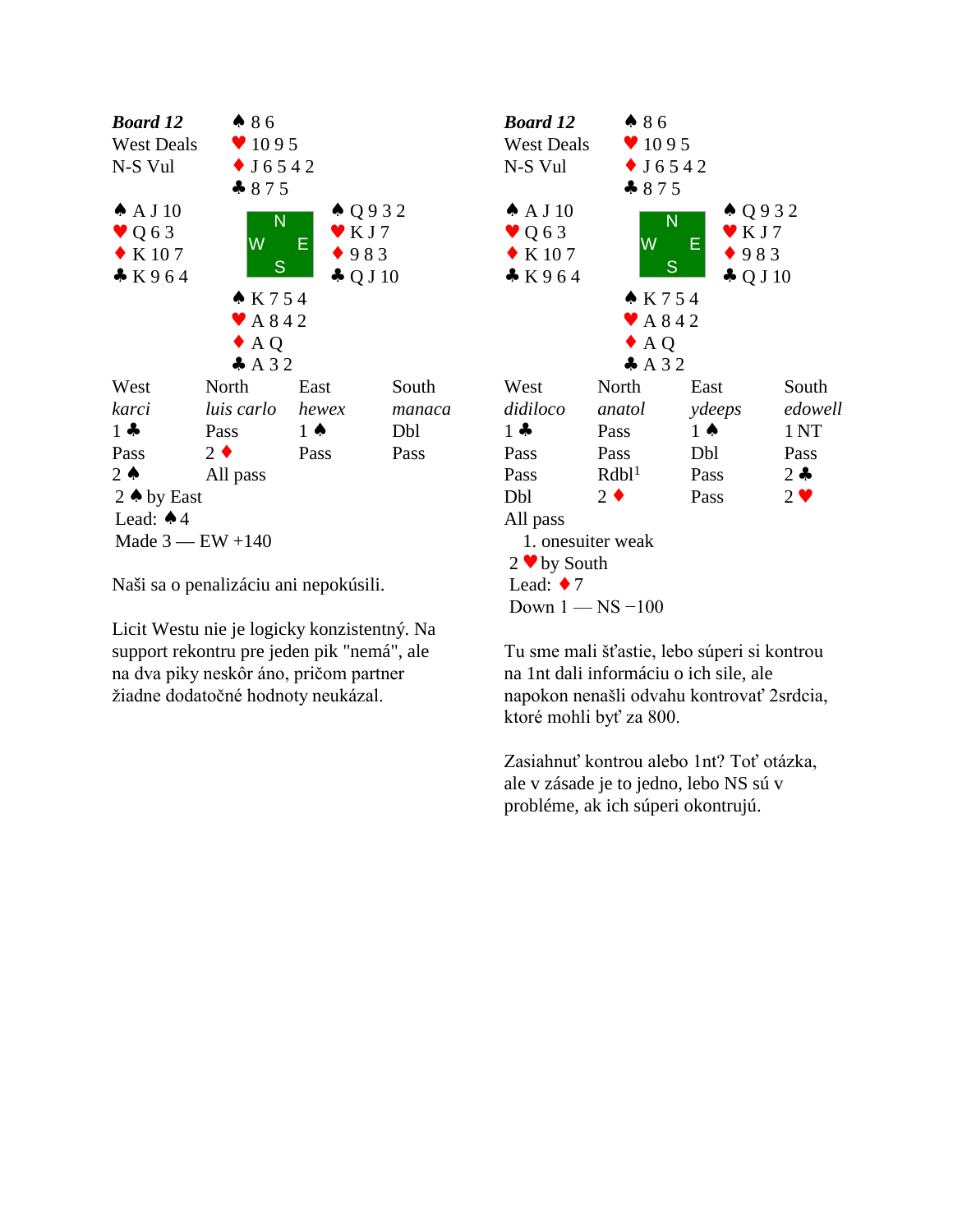| <b>Board 13</b>    |                            | $\bullet$ 62    |                         |                                                   | <b>Boa</b>             |
|--------------------|----------------------------|-----------------|-------------------------|---------------------------------------------------|------------------------|
| North Deals        |                            | A K Q 9         |                         |                                                   | Nor                    |
| <b>Both Vul</b>    |                            | $\triangle$ A93 |                         |                                                   | <b>Bot</b>             |
|                    |                            | A432            |                         |                                                   |                        |
| $\bullet$ KJ54     |                            | N               | $\triangle$ AQ 108      |                                                   | $\bullet$ F            |
| J 87<br>v.         |                            | Ŵ               | $\bullet$ 32            |                                                   | $\blacktriangledown$ J |
| $\bullet$ KQ5      |                            |                 | Е<br>$\bullet$ 72       |                                                   | $\bullet$ F            |
| 41065              |                            | S               | * KQJ87                 |                                                   | $\clubsuit$ 1          |
|                    |                            | 4973            |                         |                                                   |                        |
|                    |                            | 10654           |                         |                                                   |                        |
|                    |                            | J10864          |                         |                                                   |                        |
|                    | 49                         |                 |                         |                                                   |                        |
| West               | North                      |                 | East                    | South                                             | We:                    |
| karci              | luis carlo                 |                 | hewex                   | manaca                                            | didi                   |
|                    | 1 <sub>NT</sub>            |                 | Pass                    | $2 -$                                             |                        |
| Pass               | $2 \bullet$                |                 | All pass                |                                                   | Pas:                   |
| $2 \cdot by North$ |                            |                 |                         |                                                   | $1 \spadesuit$         |
| <b>Trick</b>       | Lead                       | 2nd             | 3rd                     | 4th                                               | 2 <sub>4</sub>         |
| 1.E                | $\clubsuit K$              | 9               | 10                      | $\underline{A}$                                   | Tri                    |
| 2. N               | $\clubsuit$ 2              | $\overline{7}$  | $\blacktriangledown$ 4  | 5                                                 | 1.1                    |
| 3. S               | $\triangle$ 3              | $\overline{4}$  | 6                       | $\frac{8}{3}$                                     | 2.1                    |
| 4. E               | $\clubsuit$ Q              | $\frac{95}{2}$  | 6                       |                                                   | 3.1                    |
| 5. S               | $\bullet 7 \downarrow$     | 5               | $\overline{c}$          | 10                                                | 4.1                    |
| 6. E               | $\bullet$ A $\downarrow$   | 9               | $\mathbf{J}$            | 9                                                 | 5.                     |
| 7. N               | $-41$                      | 8               | $\blacktriangledown 10$ | $\underline{\mathbf{v}}$ $\underline{\mathbf{J}}$ | 6.]                    |
| 8.W                | $\blacktriangledown 8$     | $\underline{A}$ | $\overline{2}$          | 6                                                 | 7.1                    |
| 9. N               | $\underline{\mathbf{v}}$ K | 3               | $\bullet$ 4             | $\boldsymbol{7}$                                  | $M\varepsilon$         |
| 10. N              | $\bullet$ 3                | $\overline{7}$  | 10                      | $\overline{Q}$                                    |                        |
| 11.W               | $\bullet K$                | $\vee Q$        | Q                       | $\bullet$ 6                                       | Mol                    |
| 12. N              | $\bullet$ A                | 2               | 8                       | 5                                                 | pora                   |
| 13. N              | $\bullet$ 9                | $\clubsuit$ J   | $\mathbf{J}$            | $\underline{K}$                                   |                        |
|                    | Made $2 - NS + 110$        |                 |                         |                                                   | Sou                    |

| <b>Board 13</b>                                                     | $\spadesuit$ 62                                   |                                 |                                                               |                          |  |
|---------------------------------------------------------------------|---------------------------------------------------|---------------------------------|---------------------------------------------------------------|--------------------------|--|
| North Deals                                                         |                                                   | $\blacktriangleright$ AKQ9      |                                                               |                          |  |
| <b>Both Vul</b>                                                     |                                                   | $\triangle$ A93                 |                                                               |                          |  |
|                                                                     |                                                   | A432                            |                                                               |                          |  |
| $\bullet$ KJ54<br>$\vee$ J 87<br>$\bullet$ KQ 5<br>$\clubsuit$ 1065 | W<br>4973                                         | N<br>E<br>S<br>10654<br>J 10864 | $\triangle$ AQ 108<br>$\bullet$ 32<br>$\bullet$ 72<br>& KQJ87 |                          |  |
|                                                                     | 49                                                |                                 |                                                               |                          |  |
| West                                                                | North                                             |                                 | East                                                          | South                    |  |
| didiloco                                                            | anatol                                            |                                 | ydeeps                                                        | edowell                  |  |
|                                                                     | $1 -$                                             |                                 | Pass                                                          | $1 \bullet$              |  |
| Pass                                                                | $1 \vee$                                          |                                 | Pass                                                          | Pass                     |  |
| $1 \spadesuit$                                                      | $2 \bullet$                                       | $2 \triangle$                   |                                                               | All pass                 |  |
| 2 $\triangle$ by West                                               |                                                   |                                 |                                                               |                          |  |
| Trick                                                               | Lead                                              | 2nd                             | 3rd                                                           | 4th                      |  |
| 1. N                                                                | $\underline{\mathbf{v}}$ $\underline{\mathbf{K}}$ | $\overline{c}$                  | 4                                                             | 7                        |  |
| 2. N                                                                | $\bullet$ Q                                       | 3                               | 5                                                             | 8                        |  |
| 3. N                                                                | $\triangle 2 \downarrow \downarrow$               | Q                               | 7                                                             | 4                        |  |
| 4. E                                                                | $\clubsuit 8$                                     | 3                               | $\underline{\mathbf{J}}$                                      | 6                        |  |
| 5. W                                                                | $\spadesuit$ 5                                    | $\clubsuit$ 2                   | 10                                                            | 9                        |  |
| 6. E                                                                | $\clubsuit$ 7                                     | 9                               | 10                                                            | $\underline{\mathrm{A}}$ |  |
| 7. N                                                                | $\bullet$ A                                       |                                 |                                                               |                          |  |
| Made $3$ — EW +140                                                  |                                                   |                                 |                                                               |                          |  |

Mohli sme a mali sme nájsť cestu na porazenie dvoch pikov.

South by mal v prvom zdvihu odmarkovať srdcia. North potom nebol schopný nájsť porážajúcu obranu.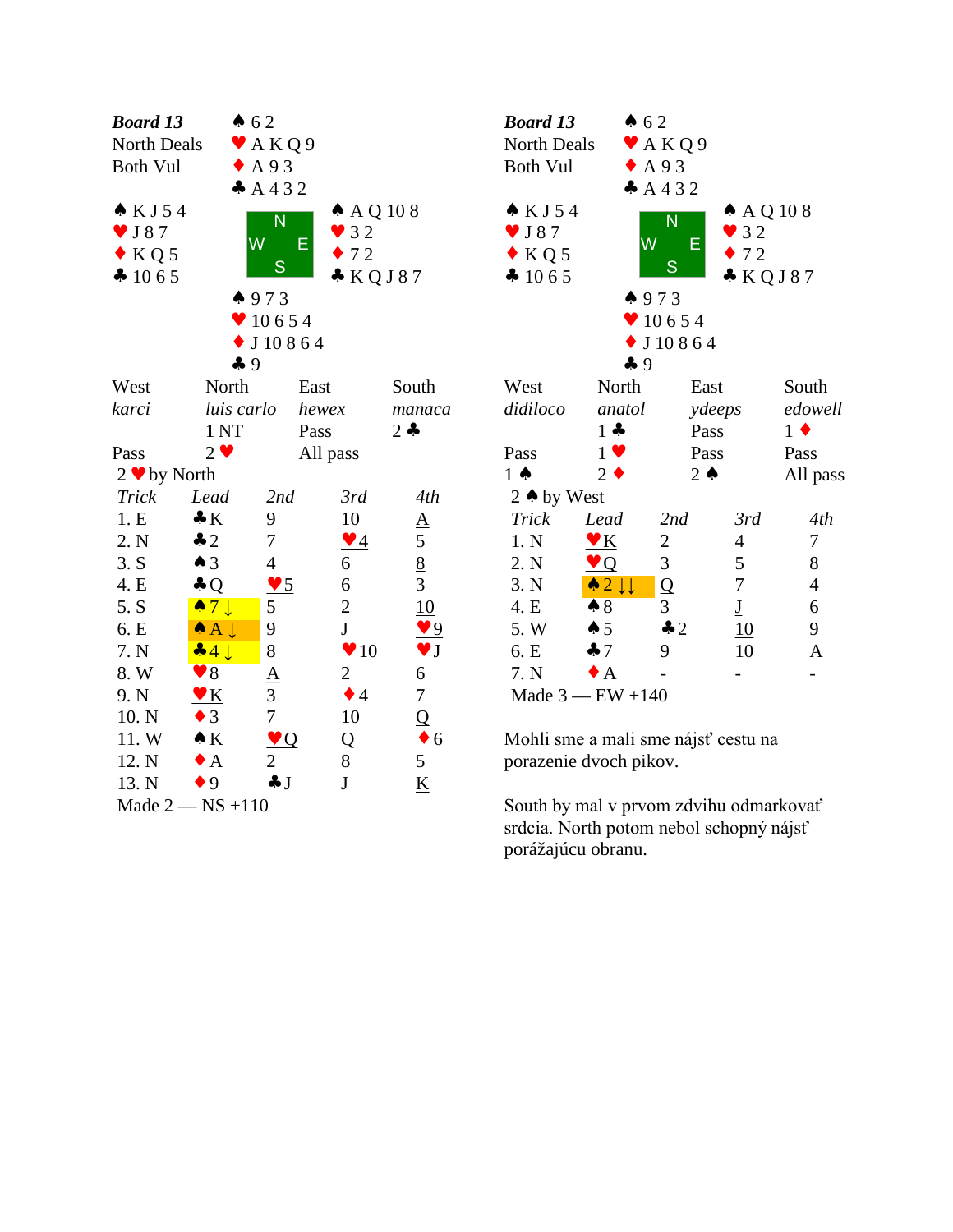| <b>Board 14</b>                    |                                 | $AA$ 3                   |                          |                          | <b>Boa</b>      |
|------------------------------------|---------------------------------|--------------------------|--------------------------|--------------------------|-----------------|
| <b>East Deals</b>                  |                                 | 9                        |                          |                          | Eas             |
| None Vul                           |                                 | $\triangle$ A 10954      |                          |                          | Nor             |
|                                    |                                 | A9853                    |                          |                          |                 |
| KJ97                               |                                 |                          | 8642                     |                          | $\bullet$ F     |
| $\blacktriangledown$ A 8 3         |                                 | N                        | K J 10                   |                          | V A             |
| J <sub>7</sub><br>$\ddot{\bullet}$ |                                 | W<br>Ε                   | Q 3 2                    |                          | $\mathbf{J}$    |
| $\clubsuit$ Q J 10 2               |                                 | S                        | K64                      |                          | $\clubsuit$ (   |
|                                    |                                 | $\triangle$ Q 10 5       |                          |                          |                 |
|                                    |                                 | $\bullet$ Q 7 6 5 4 2    |                          |                          |                 |
|                                    |                                 | K 8 6                    |                          |                          |                 |
|                                    | 47                              |                          |                          |                          |                 |
| West                               | North                           |                          | East                     | South                    | We:             |
| karci                              | luis carlo                      |                          | hewex                    | manaca                   | didi            |
|                                    |                                 |                          | Pass                     | $2 \cdot 1^1$            |                 |
| All pass                           |                                 |                          |                          |                          | Pas:            |
| 1. weak                            |                                 |                          |                          |                          | 1               |
| $2 \bullet by South$               |                                 |                          |                          |                          | $2 \bullet$     |
| Trick                              | Lead                            | 2nd                      | 3rd                      | 4th                      | Trie            |
| 1. W                               | $\clubsuit$ Q                   | <u>A</u>                 | $\overline{4}$           | $\sqrt{ }$               | 1.E             |
| 2. N                               | $\blacktriangledown$ 9          | 10                       | Q                        | $\underline{A}$          | 2. <i>N</i>     |
| 3. W                               | $\clubsuit$ 2                   | 3                        | K                        | $\frac{1}{2}$            | $3. \mathrm{V}$ |
| 4. S                               | $\blacktriangledown$ 5          | 3                        | $\bullet$ 4              | $\underline{\mathbf{J}}$ | $4. \mathrm{V}$ |
| 5. E                               | $\clubsuit$ 6 $\downarrow$      | $\blacktriangledown$ $4$ | J                        | 5                        | 5. E            |
| 6. S                               | 6<br>Y                          | 8                        | $\bullet$ 5              | $\underline{\mathbf{K}}$ | 6. V            |
| 7. E                               | $\overline{2}\downarrow$        | 6                        | ${\bf J}$                | $\underline{A}$          | $7. 3$          |
| 8. N                               | 9                               | 3                        | 8                        | $\overline{7}$           | 8. S            |
| 9. N                               | $\blacklozenge$ 10 $\downarrow$ | Q                        | $\underline{\mathbf{K}}$ | $\spadesuit$ 7           | 9.5             |
| 10. S                              | $\spadesuit$ 5                  | 9                        | $\underline{A}$          | $\overline{c}$           | 10.             |
| 11. N                              | $\triangle$ 3                   | $\overline{4}$           | 10                       | $\underline{\mathbf{J}}$ | 11.             |
| 12. W                              | $\triangle K$                   | $\clubsuit 8$            | 6                        | Q                        | 12.             |
| 13. W                              | $\clubsuit 10$                  | 9                        | $\clubsuit 8$            | $\sqrt{7}$               | 13.             |
|                                    | Made $2 - NS + 110$             |                          |                          |                          | Ma              |

Pasívna obrana Eastu alebo vynaložené dosť velké úsilie v prospech hlavného hráča :)?

| <b>Board 14</b>      | $AA$ 3                 |                       |                          |                          |  |
|----------------------|------------------------|-----------------------|--------------------------|--------------------------|--|
| <b>East Deals</b>    | 9                      |                       |                          |                          |  |
| None Vul             |                        | $\triangle$ A 10954   |                          |                          |  |
|                      |                        | A9853                 |                          |                          |  |
| $\triangle$ KJ97     |                        | N                     | $* 8642$                 |                          |  |
| A 8 3                |                        |                       | $\mathbf{V}$ K J 10      |                          |  |
| $\bullet$ J7         | W                      | Ε                     | Q 3 2                    |                          |  |
| $\clubsuit$ Q J 10 2 |                        | S                     | K64                      |                          |  |
|                      |                        | $\spadesuit$ Q 10 5   |                          |                          |  |
|                      |                        | $\bullet$ Q 7 6 5 4 2 |                          |                          |  |
|                      |                        | K 8 6                 |                          |                          |  |
|                      | 47                     |                       |                          |                          |  |
| West                 | North                  | East                  |                          | South                    |  |
| didiloco             | anatol                 | ydeeps                |                          | edowell                  |  |
|                      |                        | Pass                  |                          | $2 \bullet 1^1$          |  |
| Pass                 | $2 \bullet$            |                       | All pass                 |                          |  |
| 1.6M                 |                        |                       |                          |                          |  |
| $2 \cdot by North$   |                        |                       |                          |                          |  |
| <b>Trick</b>         | Lead                   | 2nd                   | 3rd                      | 4th                      |  |
| 1.E                  | $\spadesuit$ 4         | 10                    | ${\bf J}$                | $\underline{A}$          |  |
| 2. N                 | $\triangle$ 3          | $\overline{c}$        | Q                        | $\underline{\mathbf{K}}$ |  |
| 3. W                 | $\blacktriangledown$ A | 9                     | 10                       | $\overline{c}$           |  |
| 4.W                  | $\vee$ 3 $\downarrow$  | $\overline{4}$<br>٠   | $\underline{\mathbf{K}}$ | $\overline{4}$           |  |
| 5. E                 | $\clubsuit 8$          | 5                     | $\overline{9}$           | $\bullet$ 5              |  |
| 6. W                 | $\clubsuit$ Q          | <u>A</u>              | $\overline{4}$           | $\tau$                   |  |
| 7. N                 | $\clubsuit$ 5          | 6                     | $\frac{95}{2}$           | $\overline{2}$           |  |
| 8. S                 | $\vee$ Q               | 8                     | $\clubsuit$ 3            | $\mathbf J$              |  |
| 9. S                 | $\bullet K$            | 7                     | 9                        | $\overline{2}$           |  |
| 10. S                | $\bullet$ 7            | $\spadesuit$ 7        | $\clubsuit 8$            | $\clubsuit K$            |  |
| 11. S                | $\bullet$ 6            | $\bullet$ J           | $\clubsuit$ 9            | $\clubsuit$ 6            |  |
| 12. S                | $\bullet$ 6            | 410                   | $\underline{A}$          | 3                        |  |
| 13. N                | $\blacklozenge$ 10     | Q                     | 8                        | $\clubsuit$ J            |  |
|                      | Made $2 - NS + 110$    |                       |                          |                          |  |

Úradovala fiktívna hrozba: obrana sa zamerala na to, aby hlavný hráč neprebil tretí pik. Pritom vynášajúci počet pikov ukázal.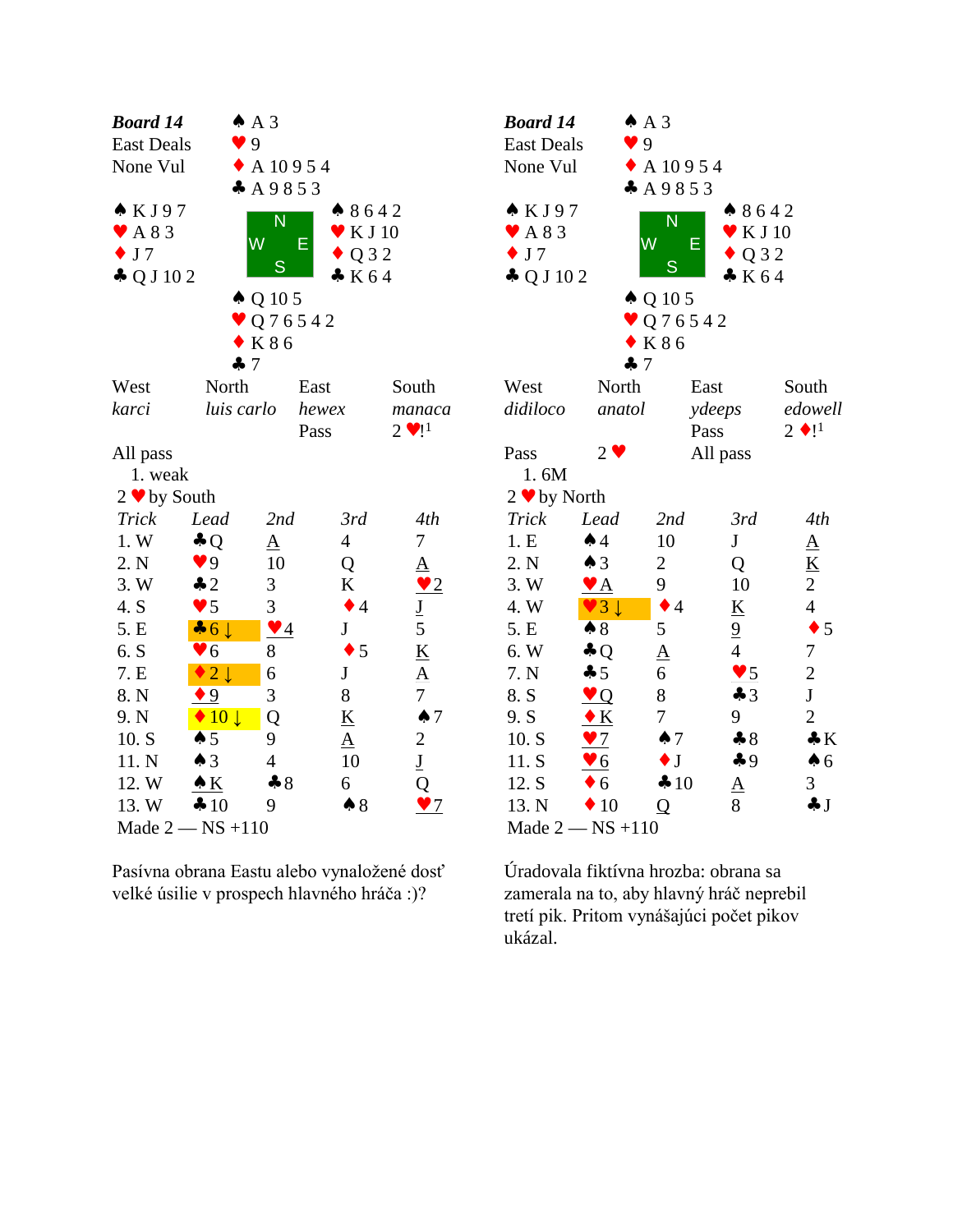| <b>Board 15</b>     |                           | $\triangle Q$ J 8 6 4 3 |                                 |                          | <b>Boar</b>     |
|---------------------|---------------------------|-------------------------|---------------------------------|--------------------------|-----------------|
| South Deals         |                           | $\bullet$ J2            |                                 |                          | South           |
| N-S Vul             |                           | 5                       |                                 |                          | $N-S$           |
|                     |                           | $\clubsuit$ 10854       |                                 |                          |                 |
| K75                 |                           | N                       | $\spadesuit$ 109                |                          | $\bullet K$     |
| $\bullet K$         |                           | W                       | $\blacktriangleright$ A876<br>Е |                          | $\bullet K$     |
| $\bullet$ K 8 6 4 2 |                           |                         |                                 | Q973                     | K               |
| J762                |                           | S                       | A K 9                           |                          | $\clubsuit$ J 7 |
|                     |                           | $AA$ 2                  |                                 |                          |                 |
|                     |                           |                         | $\bullet$ Q 109543              |                          |                 |
|                     |                           | $\triangle$ A J 10      |                                 |                          |                 |
|                     |                           | $\clubsuit$ Q 3         |                                 |                          |                 |
| West                | North                     |                         | East                            | South                    | West            |
| karci               | luis carlo                |                         | hewex                           | manaca                   | didilo          |
|                     |                           |                         |                                 | $1 \vee$                 |                 |
| Pass                | 1 N T!                    |                         | Pass                            | $2 \vee$                 | Pass            |
| All pass            |                           |                         |                                 |                          | All p           |
|                     | 1.5 plus spades           |                         |                                 |                          | $2 \vee$        |
| $2 \cdot by South$  |                           |                         |                                 |                          | Tricl           |
| <b>Trick</b>        | Lead                      | 2nd                     | 3rd                             | 4th                      | 1. W            |
| 1.W                 | $2 \downarrow \downarrow$ | 5                       | Q                               | $\underline{A}$          | 2. S            |
| 2. S                | $\triangleq 10$           | $\overline{4}$          | $\triangle$ 3                   | 3                        | 3. N            |
| 3. S                | $\bullet$ J               | K                       | $\bullet$ 2                     | $\overline{7}$           | 4. W            |
| 4. N                | $\clubsuit$ J             | 9                       | $\overline{2}$                  | $\underline{\mathbf{K}}$ | 5. S            |
| 5. W                | $\blacktriangledown K$    | $\mathbf{J}$            | 6                               | $\overline{3}$           | 6. E            |
| 6. W                | $\spadesuit$ 7            | $\overline{4}$          | 10                              | $\underline{A}$          | 7. S            |
| 7. S                | $\bullet$ 9               | $\spadesuit$ 5          | $\clubsuit$ 4                   | $\underline{A}$          | 8. S            |
| 8. E                | $\bullet$ 9               | $\vee$ 10 $\downarrow$  | 6                               | 45                       | 9. S            |
| 9. S                | $\bullet Q$               | $\clubsuit$ 2           | $\clubsuit 8$                   | $\overline{7}$           | 10.E            |
| 10. S               | $\bullet$ 5               | $\bullet$ 8             | $\spadesuit$ 6                  | 8                        | 11.             |
| 11. E               | $\clubsuit$ $A$           | 3                       | 6                               | 10                       | Mad             |
| 12. E               | $\bullet K$               | Q                       | 7                               | $\clubsuit 8$            |                 |
| 13. E               | $\clubsuit$ 9             | $\blacktriangledown$ 4  | $\bf J$                         | $\triangle Q$            |                 |
|                     | Down $1 - NS - 100$       |                         |                                 |                          |                 |

Obaja obrancovia uprednostnili riskantnejší kárový výnos od kráľa, pričom mali v talóne bezpečnejší trefový výnos. Ale aj po tref výnose záväzok porazí len malé srdce ku kráľovi, potom zase tref, atď...

| <b>Board 15</b><br>South Deals | $\bullet$ J2                   | $\triangle Q$ J 8 6 4 3 |                             |                          |  |
|--------------------------------|--------------------------------|-------------------------|-----------------------------|--------------------------|--|
| N-S Vul                        | $\bullet$ 5                    |                         |                             |                          |  |
|                                |                                | 410854                  |                             |                          |  |
| $\bullet K75$                  |                                |                         | $\spadesuit$ 109            |                          |  |
| $\bullet K$                    |                                | N                       | $\blacktriangleright$ A 876 |                          |  |
| $\bullet$ K 8 6 4 2            | W                              | Ε                       | $\bullet$ Q973              |                          |  |
| J762                           |                                | S                       | A K 9                       |                          |  |
|                                | $A^2$                          |                         |                             |                          |  |
|                                |                                | $\bullet$ Q 109543      |                             |                          |  |
|                                |                                | A J 10                  |                             |                          |  |
|                                | $\clubsuit$ Q 3                |                         |                             |                          |  |
| West                           | North                          |                         | East                        | South                    |  |
| didiloco                       | anatol                         |                         | ydeeps                      | edowell                  |  |
|                                |                                |                         |                             | $1 \vee$                 |  |
| Pass                           | $1 \spadesuit$                 |                         | Pass                        | $2 \bullet$              |  |
| All pass                       |                                |                         |                             |                          |  |
| $2 \cdot by South$             |                                |                         |                             |                          |  |
| Trick                          | Lead                           | 2nd                     | 3rd                         | 4th                      |  |
| 1. W                           | $\sqrt{2}\downarrow\downarrow$ | 5                       | Q                           | $\underline{A}$          |  |
| 2. S                           | $\bullet$ J                    | $\bf K$                 | $\bullet$ 2                 | 3                        |  |
| 3. N                           | $\blacktriangledown$ J         | 6                       | 3                           | $\underline{\mathbf{K}}$ |  |
| 4. W                           | $\bullet$ 6                    | $\triangle$ 3           | 9                           | 10                       |  |
| 5. S                           | $\bullet$ 9                    | $\clubsuit$ 7           | $\spadesuit$ 4              | $\underline{A}$          |  |
| 6. E                           | $\bullet$ 7                    | $\blacktriangledown$ 4  | $\overline{4}$              | 44                       |  |
| 7. S                           | Q                              | $\clubsuit$ 2           | $\clubsuit$ 6               | $\boldsymbol{7}$         |  |
| 8. S                           | $\sqrt{10}$                    | $\clubsuit$ 6           | $\clubsuit 8$               | 8                        |  |
| 9. S                           | $\clubsuit$ Q                  | 7                       | 5                           | <u>K</u>                 |  |
| 10. E                          | $\spadesuit$ 10                | $\overline{2}$          | $\underline{\mathbf{K}}$    | J                        |  |
| 11.W                           | $\bullet$ 8                    |                         |                             |                          |  |
|                                | Made $2 - NS + 110$            |                         |                             |                          |  |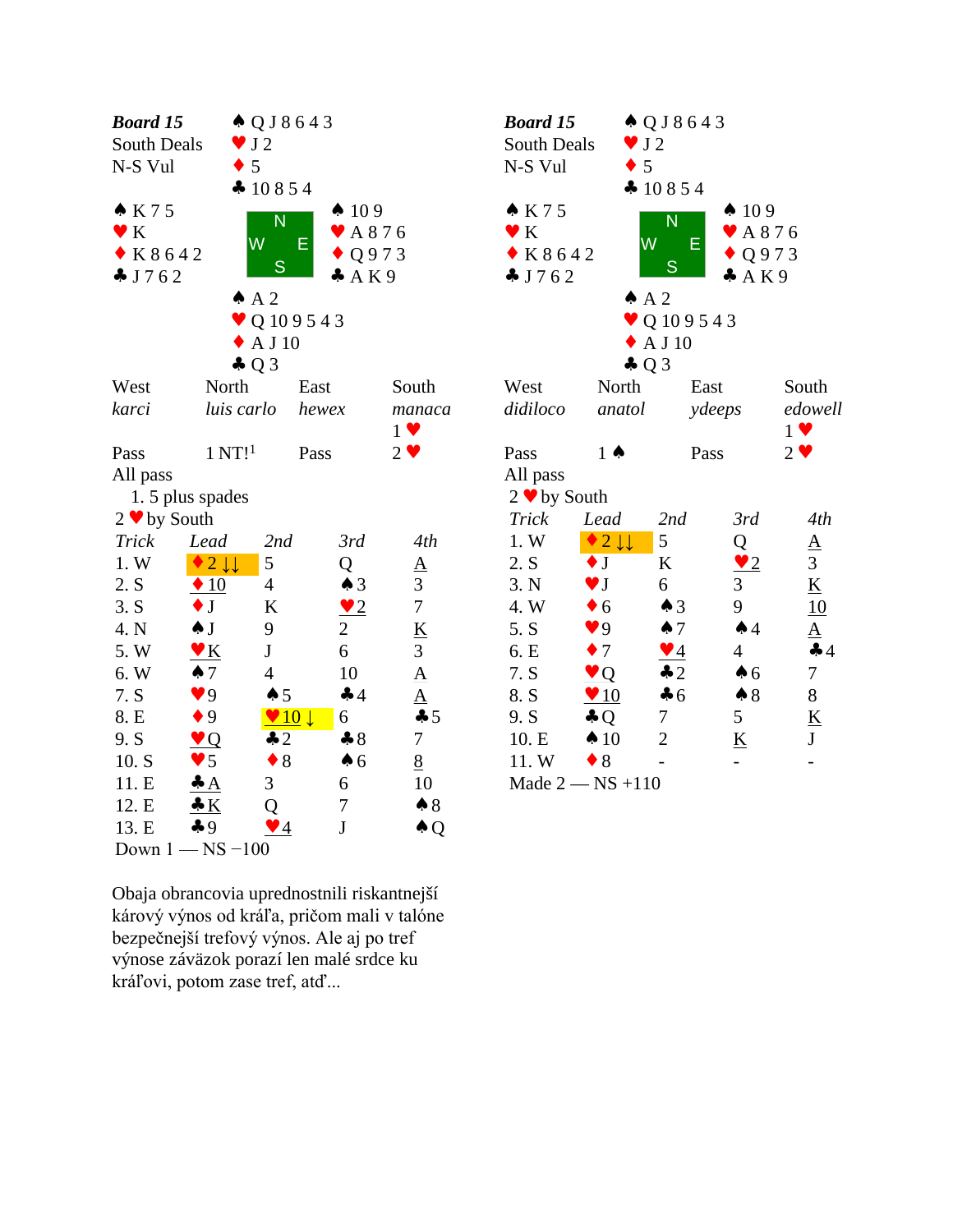| <b>Board 16</b>      |                        | $\triangle$ KQ963       |                          |                     | <b>Boar</b>     |
|----------------------|------------------------|-------------------------|--------------------------|---------------------|-----------------|
| <b>West Deals</b>    |                        | 93                      |                          |                     | West            |
| E-W Vul              |                        | $\bullet$ Q 9 8 3 2     |                          |                     | $E-W$           |
|                      |                        | $\clubsuit$ 2           |                          |                     |                 |
| $\spadesuit$ 1087    |                        | $\overline{\mathsf{N}}$ | $\bullet$ J 5 2          |                     | $\spadesuit$ 10 |
| $\bullet$ 6          |                        | W                       |                          | $\bullet$ A 8 5 4 2 | $\bullet$ 6     |
| $\blacklozenge$ J 10 |                        |                         | E<br>$\bullet$ 54        |                     | $\bullet$ J 1   |
|                      | A K Q J 964            | S                       | $-873$                   |                     | $\clubsuit$ $A$ |
|                      |                        | $AA$ 4                  |                          |                     |                 |
|                      |                        | KQ J 107                |                          |                     |                 |
|                      |                        | AK76                    |                          |                     |                 |
|                      |                        | 4 105                   |                          |                     |                 |
| West                 | North                  |                         | East                     | South               | West            |
| karci                | luis carlo             |                         | hewex                    | manaca              | didilo          |
| $3 -$                | Pass                   |                         | Pass                     | $4 \vee$            | 3 NT            |
| All pass             |                        |                         |                          |                     | All p           |
| $4 \cdot by South$   |                        |                         |                          |                     | 1.1             |
| <b>Trick</b>         | Lead                   | 2nd                     | 3rd                      | 4th                 | $4 \vee$        |
| 1. W                 | $\triangleq$           | $\overline{2}$          | 3                        | 5                   | Tricl           |
| 2. W                 | $\bullet$ J            | $\mathbf{2}$            | $\overline{4}$           | $\underline{A}$     | 1. W            |
| 3. S                 | 410                    | $\mathbf{J}$            | $\blacktriangledown$ 3   | $\overline{7}$      | 2. W            |
| 4. N                 | $\blacktriangledown 9$ | $\mathbf{2}$            | 10                       | 6                   | 3. N            |
| 5. S                 | $\blacktriangledown$ J | 44                      | $\bullet$ 3              | $\underline{A}$     | 4. S            |
| 6. E                 | $\clubsuit 8$          | $\sqrt{7}$              | 9                        | $\triangle$ 3       | 5. E            |
| 7. S                 | $\bullet K$            | $\clubsuit$ 6           | $\spadesuit$ 6           | $\overline{4}$      | 6. S            |
| 8. S                 | $\vee$ Q               | $\clubsuit 8$           | $\bullet$ 8              | 5                   | 7. S            |
| 9. S                 | $\triangle A$          | $\tau$                  | 9                        | 5                   | 8. S            |
| 10. S                | $\clubsuit$ 4          | 10                      | $\underline{\mathbf{K}}$ | $\overline{c}$      | 9. N            |
| 11. N                | $\triangle Q$          | $\mathbf{J}$            | $\bullet$ 6              | $\clubsuit$ Q       | 10.5            |
| 12. N                | $\bullet$ Q            | 5                       | 7                        | 10                  | 11.E            |
| 13. N                | $\bullet$ 9            | $\bullet$ 8             | K                        | $\bullet K$         | Mad             |
|                      | Made $4 - NS +420$     |                         |                          |                     |                 |

3trefy? Naozaj 3trefy? Veď je to vzorové gambling otvorenie. Absolútne nič mu nechýba, ani ten jack, ktorý nedávno zaznel ako "argument", prečo s temer totožným listom neprišlo otvorenie 3nt.

Asi 70% hráčov otvorilo 3nt. Zvyšok otvoril tref alebo 2trefy, ak hrali precision.

A 3 konzervy z 36 hráčov siahli ku 3 trefom.

| <b>Board 16</b>   |                        | $\triangle$ KQ963      |                     |                            |  |
|-------------------|------------------------|------------------------|---------------------|----------------------------|--|
| <b>West Deals</b> |                        | 93                     |                     |                            |  |
| E-W Vul           |                        | $\bullet$ Q9832        |                     |                            |  |
|                   | $\clubsuit$ 2          |                        |                     |                            |  |
| $\spadesuit$ 1087 |                        |                        | $\bullet$ J 5 2     |                            |  |
| $\bullet$ 6       |                        | N                      | $\bullet$ A 8 5 4 2 |                            |  |
| $\bullet$ J 10    |                        | W                      | Ε<br>$\bullet$ 54   |                            |  |
| * AKQJ964         |                        | S                      | 873                 |                            |  |
|                   |                        | AA                     |                     |                            |  |
|                   |                        | $\bullet$ KQJ107       |                     |                            |  |
|                   |                        | AK76                   |                     |                            |  |
|                   |                        | 4 105                  |                     |                            |  |
| West              | North                  |                        | East                | South                      |  |
| didiloco          | anatol                 |                        | ydeeps              | edowell                    |  |
| 3 NT!             | Pass                   |                        | $4 - 1$             | $4$ $\blacktriangledown$   |  |
| All pass          |                        |                        |                     |                            |  |
| 1. p/c            |                        |                        |                     |                            |  |
| 4 v by South      |                        |                        |                     |                            |  |
| <b>Trick</b>      | Lead                   | 2nd                    | 3rd                 | 4th                        |  |
| 1. W              | $\clubsuit A$          | 2                      | 3                   | 5                          |  |
| 2. W              | $\bullet K$            | $\blacktriangledown 9$ | $\boldsymbol{7}$    | 10                         |  |
| 3. N              | $\vee$ 3               | $\overline{4}$         | Q                   | 6                          |  |
| 4. S              | $\blacktriangledown$ J | $\clubsuit$ 6          | $\overline{2}$      | $\Delta$                   |  |
| 5. E              | $\clubsuit 8$          | $\frac{97}{2}$         | $\overline{4}$      | 3                          |  |
| 6. S              | $\bullet K$            | $\clubsuit$ 9          | $\triangle$ 3       |                            |  |
| 7. S              | $\bullet$ 10           | $\clubsuit$ J          | $\clubsuit$ 6       | $rac{2}{5}$                |  |
| 8. S              | $\bullet$ 7            | 10                     |                     | 5                          |  |
| 9. N              | $\bullet$ 9            | $\overline{4}$         | Q                   | $\mathbf{J}$               |  |
|                   | $\bullet K$            |                        | $\frac{A}{8}$       |                            |  |
| 10. S             |                        | $\spadesuit$ 7         |                     | $\underline{\mathbf{v}}$ 8 |  |
| 11. E             | $\triangle$ 2          |                        |                     |                            |  |
|                   | Made $4 - NS +420$     |                        |                     |                            |  |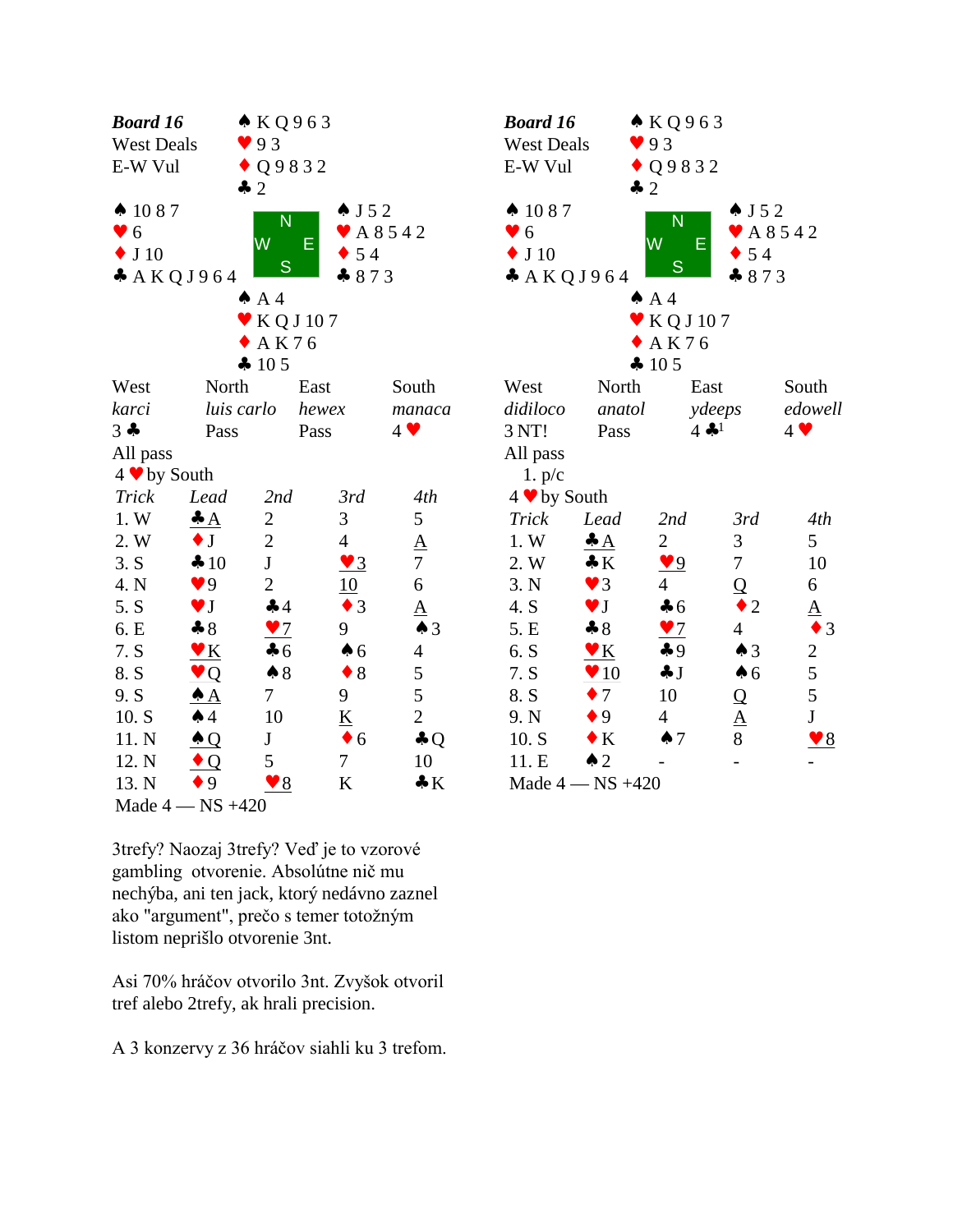| <b>Board 17</b>    |                 | $A$ AQ 1074                |                          |                   |                  | <b>Boc</b>             |
|--------------------|-----------------|----------------------------|--------------------------|-------------------|------------------|------------------------|
| North Deals        |                 | 94                         |                          |                   |                  | N <sub>O1</sub>        |
| None Vul           |                 | $\bullet$ KJ2              |                          |                   |                  | No                     |
|                    |                 | AJ3                        |                          |                   |                  |                        |
| $\triangle$ J9653  |                 | N                          | 82                       |                   |                  | $\clubsuit$ J          |
| $\bullet$ 875      |                 | W                          |                          | 910632            |                  | $\blacktriangledown$ { |
| $\bullet$ 87       |                 |                            | Е                        | $\triangle$ A 109 |                  | $\bullet$ {            |
| $\bullet KQ10$     |                 | S                          |                          | $-9854$           |                  | $\clubsuit$ ]          |
|                    |                 | $\bullet K$                |                          |                   |                  |                        |
|                    |                 | $\blacktriangleright$ AKQJ |                          |                   |                  |                        |
|                    |                 | $\bullet$ Q 6 5 4 3        |                          |                   |                  |                        |
|                    |                 | 4762                       |                          |                   |                  |                        |
| West               | North           |                            | East                     |                   | South            | We                     |
| karci              | luis carlo      |                            | hewex                    |                   | manaca           | did                    |
|                    | 1 <sub>NT</sub> |                            | Pass                     |                   | $2 -$            |                        |
| Pass               | $2 \triangle$   |                            | Pass                     |                   | $3 \bullet$      | Pas                    |
| Pass               | 3 NT            |                            | All pass                 |                   |                  | All                    |
| 3 NT by North      |                 |                            |                          |                   |                  | 3 <sub>1</sub>         |
| <b>Trick</b>       | Lead            | 2nd                        | 3rd                      |                   | 4th              | Tr                     |
| 1.E                | $\clubsuit 8$   | 2                          | Q                        |                   | $\underline{A}$  | 1.                     |
| 2. N               | $\clubsuit$ 7   | $\mathbf{2}$               | $\underline{\mathbf{K}}$ |                   | $\boldsymbol{6}$ | 2.                     |
| 3. S               | $\bullet$ 3     | $\overline{7}$             | K                        |                   | $rac{A}{3}$      | 3.                     |
| 4. E               | 44              | 6                          | $\underline{\mathbf{K}}$ |                   |                  | 4.                     |
| 5. W               | 410             | $\underline{\mathbf{J}}$   | 5                        |                   | $\overline{7}$   | M                      |
| Made $5 - NS +460$ |                 |                            |                          |                   |                  |                        |

| <b>Board 17</b>                                                     |                  | $\triangle$ AQ 1074                  |        |                                                               |                                |  |
|---------------------------------------------------------------------|------------------|--------------------------------------|--------|---------------------------------------------------------------|--------------------------------|--|
| <b>North Deals</b>                                                  | 94               |                                      |        |                                                               |                                |  |
| None Vul                                                            |                  | $\bullet$ KJ2                        |        |                                                               |                                |  |
|                                                                     | AJ3              |                                      |        |                                                               |                                |  |
| $\bullet$ J9653<br>$\bullet$ 875<br>$\bullet$ 87<br>$\bullet$ KQ 10 | W<br>$\bullet K$ | N<br>S<br>$\blacktriangleright$ AKQJ | Е      | $\bullet$ 82<br>$\bullet$ 10632<br>$\bullet$ A 109<br>$-9854$ |                                |  |
|                                                                     |                  | $\bullet$ Q 6 5 4 3                  |        |                                                               |                                |  |
|                                                                     | $-762$           |                                      |        |                                                               |                                |  |
| West                                                                | North            |                                      | East   |                                                               | South                          |  |
| didiloco                                                            | anatol           |                                      | ydeeps |                                                               | edowell                        |  |
|                                                                     | 1 <sub>NT</sub>  |                                      | Pass   |                                                               | $2 \bullet$                    |  |
| Pass                                                                | $2 \bullet$      |                                      | Pass   |                                                               | 3NT                            |  |
| All pass                                                            |                  |                                      |        |                                                               |                                |  |
| 3 NT by North                                                       |                  |                                      |        |                                                               |                                |  |
| Trick                                                               | Lead             | 2nd                                  |        | 3rd                                                           | 4th                            |  |
| 1.E                                                                 | $\clubsuit 8$    | 2                                    |        | Q                                                             |                                |  |
| 2. N                                                                | $\spadesuit$ 4   | 8                                    |        | $\underline{\mathbf{K}}$                                      |                                |  |
| 3. S                                                                | $\bullet$ 3      | 8                                    |        | K                                                             | $\frac{A}{3}$<br>$\frac{A}{3}$ |  |
| 4. E                                                                | 44               | 6                                    |        | <u>K</u>                                                      |                                |  |
| Made $5 - NS +460$                                                  |                  |                                      |        |                                                               |                                |  |